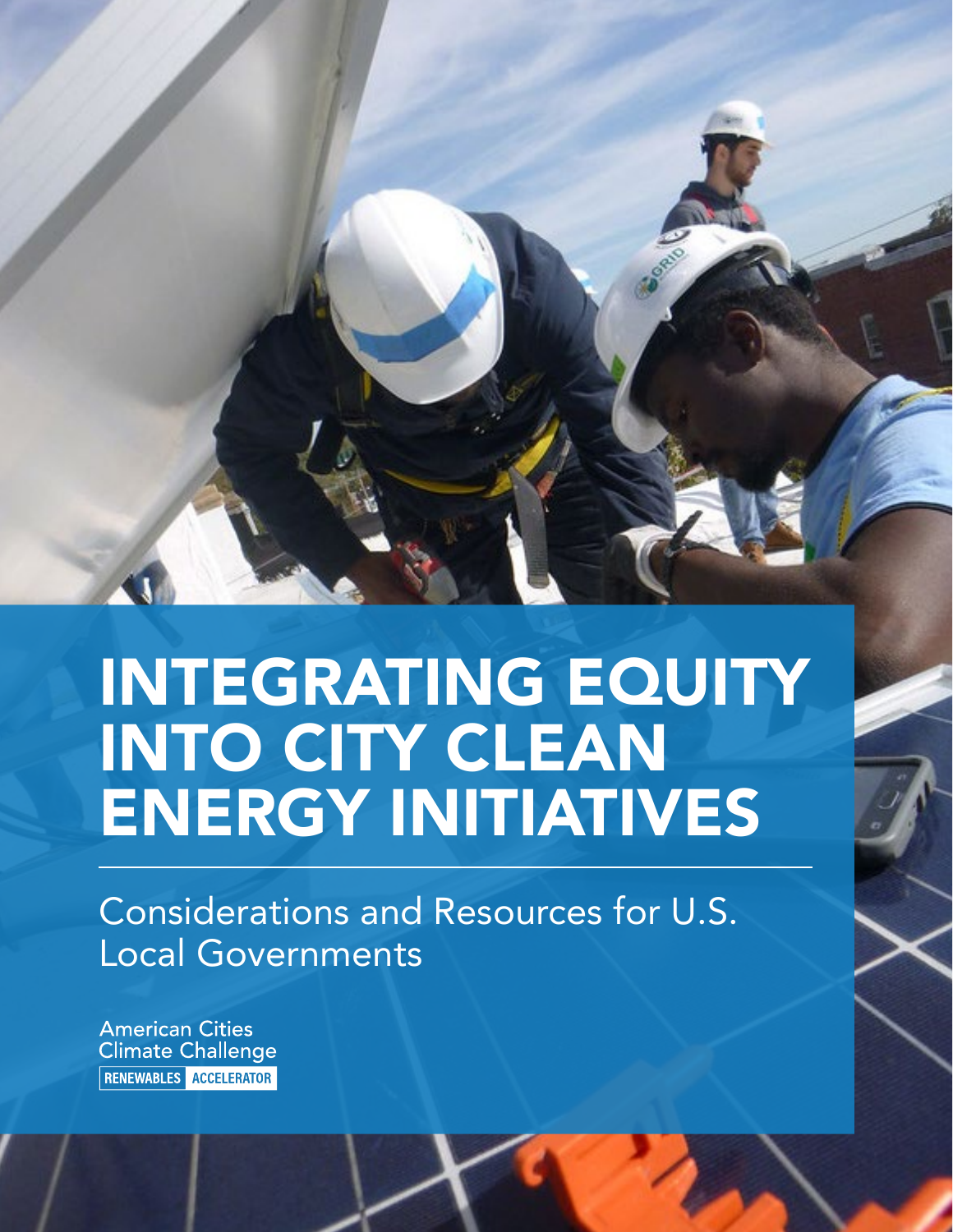# **CONTENTS**

| Local Clean Energy Initiatives and Intersections with Equity Categories. 6<br>Using Data to Support the Development of Equitable Clean Energy Initiatives 8 |
|-------------------------------------------------------------------------------------------------------------------------------------------------------------|
| Target-Setting in Action-An Example of an Initiative to Lower Energy Burden 10                                                                              |
| SECTION 2 - Applying Equity Considerations to Clean Energy Initiatives  11                                                                                  |
|                                                                                                                                                             |
|                                                                                                                                                             |
|                                                                                                                                                             |

# AUTHORS AND ACKNOWLEDGEMENTS

This paper was developed by Ben Foster of Fosterra Inc. and Lacey Shaver and Zach Greene of World Resources Institute (WRI).

The authors would like to thank the community-based organizations, city staff, frontline communities, and Black, Indigenous, and people of color who are leading the way toward a more equitable and sustainable future in communities across the U.S. and who inspired this paper.

We also want to acknowledge the following individuals and organizations for their support and prior work that informed the approach used to create this paper. We thank Jon Crowe, Rich Freeh, and Kathryn Wright of the Urban Sustainability Directors Network (USDN); Jeremy Hays of Upright Consulting; Denise Fairchild of Emerald Cities Collaborative; Stephen Abbott and Matthew Popkin of RMI; and Lori Bird, Eric Mackres, Carla Walker, and Ted Wong of WRI for their guidance, insight, and peer review.

This paper was made possible thanks to the generous support of Bloomberg Philanthropies, which provides funding for the [American Cities Climate Challenge Renewables Accelerator,](https://cityrenewables.org/) a joint project of WRI and RMI.

*Cover Photo*: U.S. Department of Energy/Flickr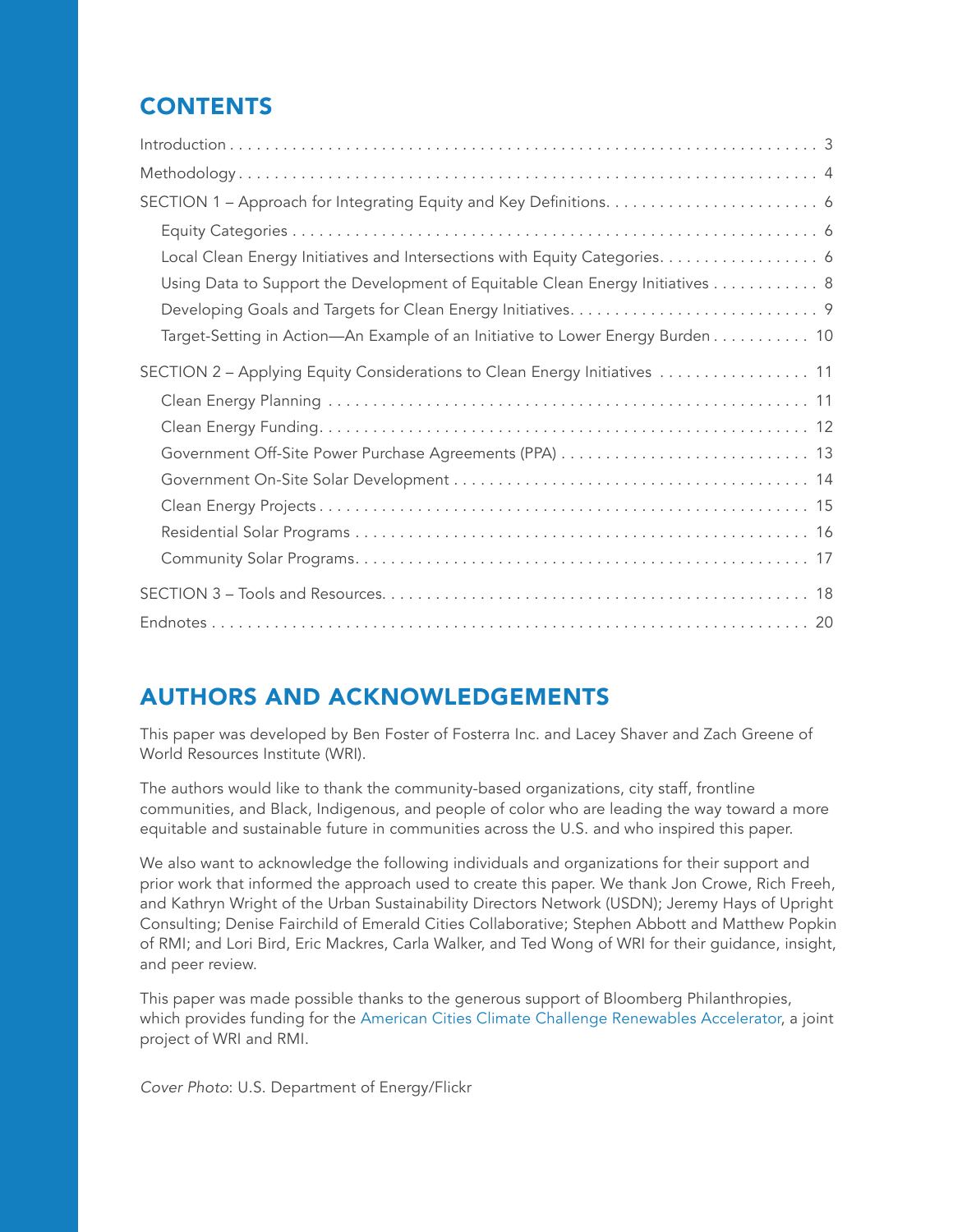# <span id="page-2-0"></span>INTRODUCTION

Cities across the United States are making commitments to transition to [100% renewable](https://www.sierraclub.org/ready-for-100/commitments)  [energy](https://www.sierraclub.org/ready-for-100/commitments) and to [center equity](https://www.nlc.org/resource/repository-of-city-racial-equity-policies-and-decisions/) in city programs, policies, and services.<sup>1</sup> These two goals are inextricably linked, as there is no environmental sustainability without social equity. Black, Indigenous, and people of color (BIPOC) and lowincome communities are [disproportionately affected](https://www.epa.gov/system/files/documents/2021-09/climate-vulnerability_september-2021_508.pdf) by climate change due to historic economic and land-use inequalities.<sup>2</sup> Clean energy initiatives provide cities opportunities to make progress toward both renewable energy and equity goals; however, to date, these initiatives have inequitably [benefited](https://www.scientificamerican.com/article/solar-powers-benefits-dont-shine-equally-on-everyone/) whiter, more affluent neighborhoods.<sup>3</sup>

This paper offers an approach and considerations for integrating equity into city clean energy initiatives, along with case studies and resources for getting started. Section 1 provides an overview of developing equitable clean energy initiatives along with definitions and example goals, targets, and indicators that can be used for consistent and comprehensive planning and implementation. Section 2 explores seven common types of clean energy initiatives pursued or supported by city governments, with high-level observations based on equity-focused case study reviews. Section 3 shares additional resources from experts nationwide as well as recommendations for further research and actions when incorporating equity into local initiatives. Finally, a companion spreadsheet, *[Selected Examples of Leading Equitable Clean](https://cityrenewables.org/resources/selected-examples-of-leading-equitable-clean-energy-initiatives)  [Energy Initiatives,](https://cityrenewables.org/resources/selected-examples-of-leading-equitable-clean-energy-initiatives)* provides case studies from leading cities and states across the United States.

Findings from this paper are broadly applicable and indicative of the challenges and opportunities ahead:

• Key equity considerations and potential impacts of a clean energy initiative vary based on the type of initiative and the way the initiative is planned and implemented. Cities must consider how to layer clean energy initiatives to meet and maximize different equity outcomes.

- There is a general life cycle for clean energy initiatives, starting with planning and followed by program/project development and implementation. There are meaningful opportunities to center and advance procedural, structural, distributional, and transgenerational equity within each phase of an initiative's life cycle.
- Local governments cannot develop effective equity-focused clean energy initiatives alone and must work in close partnership with communitybased organizations (CBOs) and frontline and BIPOC community members across an initiative's life cycle.
- Conducting a baseline data assessment is a critical first step for developing a clean energy initiative, but it is not a substitute for in-person engagement, which is necessary to develop a full understanding of frontline and BIPOC community member needs and priorities.
- Local governments, CBOs, and frontline and BIPOC community members should co-develop equity goals, indicators, and targets to define and measure the success of an initiative. Regular measurement and public communication of progress are crucial to building trust and ensuring the effective achievement of desired equity outcomes.
- Dedicated funding is essential for authentic community engagement during planning and implementation of projects and programs, as well as for direct investment in clean energy initiatives that result in positive equity outcomes.
- Integrating equity into clean energy initiatives may be new for cities, and it may be accompanied by challenges, but there are successful examples from which cities can learn and scale, as seen in the case studies and resources referenced in this paper.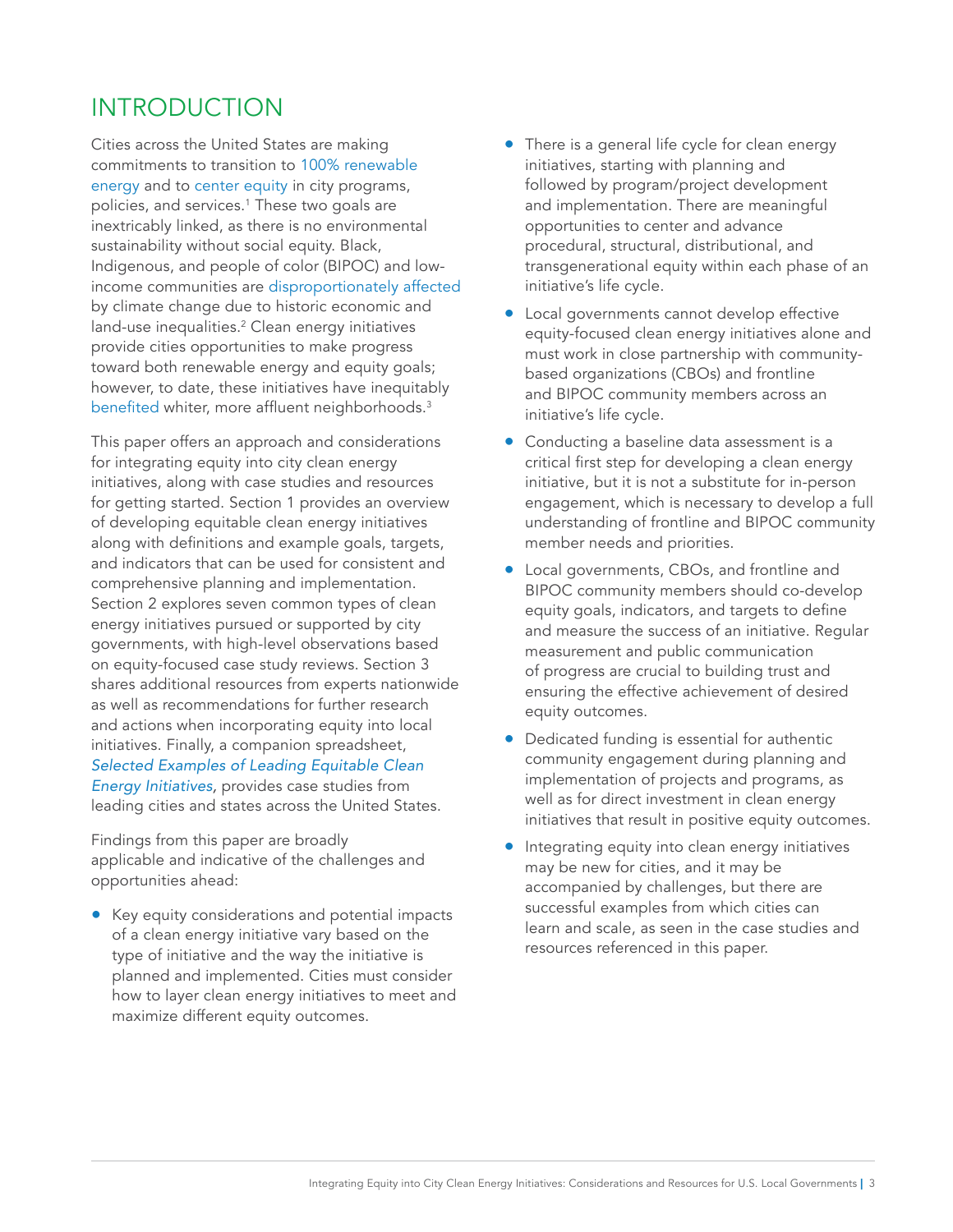# <span id="page-3-0"></span>METHODOLOGY

This was produced as part of Bloomberg Philanthropies' American Cities Climate Challenge (ACCC), a program that provides more than 150 U.S. local governments with powerful new resources and access to cutting-edge support to help them meet their carbon reduction goals.

The paper was developed as a resource for local government sustainability staff and leaders, local stakeholders, utility staff, and clean energy service providers who want to center equity in local clean energy initiatives. It is intended to provide an approach to and initial considerations for integrating equity into clean energy initiatives to improve communitywide outcomes and ensure that frontline and BIPOC communities benefit from the clean energy transition.

We began our research with a nationwide screen of clean energy initiatives with community-level impact and equity-specific components. From this screen, we identified a list of leading city equitable clean energy plans, programs, and projects, as well as several state programs with lessons applicable to cities. (See Table 1 below). We grouped each initiative by type and applied an equity lens to each, identifying how each effort can contribute to four types of equity—procedural, structural, distributional, and transgenerational. Guidance in this paper is based on findings and lessons learned from these examples.

| <b>INITIATIVE TYPE</b>                                   | <b>INITIATIVE NAME</b>                                                                        | <b>BRIEF DESCRIPTION</b>                                                                                                                                                                                                                                                                                                                                                                                        |
|----------------------------------------------------------|-----------------------------------------------------------------------------------------------|-----------------------------------------------------------------------------------------------------------------------------------------------------------------------------------------------------------------------------------------------------------------------------------------------------------------------------------------------------------------------------------------------------------------|
| Clean Energy<br>Planning                                 | Clean Energy DC <sup>4</sup>                                                                  | The creation of Washington, DC's comprehensive clean energy plan was<br>unique in that it included an evaluation of the risks that technical, data-<br>driven recommended actions present to equity. Each of the plan's proposed<br>actions was analyzed to see if it would exacerbate existing inequities or<br>create new ones, and all subsequent amendments were explained in the<br>plan's equity section. |
| Clean Energy<br>Planning                                 | Ann Arbor A2Zero<br>Carbon Neutrality Plan <sup>5</sup>                                       | The City of Ann Arbor's ambitious carbon neutrality plan includes<br>transitioning to 100% renewable electricity by 2030. A weighted framework<br>was used to prioritize the actions with the greatest co-benefits, including<br>benefits to the most vulnerable community members.                                                                                                                             |
| Clean Energy<br>Planning                                 | <b>Austin Climate Equity</b><br>Plan 2020 <sup>6</sup>                                        | The City of Austin, Texas' plan to reach net zero greenhouse gas (GHG)<br>emissions by 2040 has a specific focus on equity and a leading approach to<br>community collaboration.                                                                                                                                                                                                                                |
| Clean Energy Funding                                     | <b>Portland Clean Energy</b><br><b>Community Benefits Fund</b><br>(PCEPT) <sup>7</sup>        | The Portland Clean Energy Fund was created by a 2018 ballot measure that<br>established a new dedicated funding source and associated grant program<br>for climate action that advances racial and social justice. All grants must<br>benefit certain priority populations, and funding recommendations are<br>provided by a grant committee made up of residents who represent the<br>priority populations.    |
| Government Off-Site<br>Power Purchase<br>Agreement (PPA) | Cincinnati Off-Site PPA <sup>8</sup>                                                          | In 2019, the City of Cincinnati signed a large-scale solar PPA to meet<br>municipal and communitywide renewable energy goals. Over half of the<br>project's 100 megawatts (MW) are set aside for the city's community choice<br>aggregation (CCA) program to power homes and local businesses.                                                                                                                  |
| Government Off-Site<br>Power Purchase<br>Agreement (PPA) | Chicago Request for<br>Proposal (RFP) for<br>Renewable Energy<br>Supply Contract <sup>9</sup> | In 2020, the City of Chicago issued one of the largest and most innovative<br>renewable energy solicitations by a city to date. The RFP promotes creative<br>and flexible solutions with a minimum requirement for new renewables<br>project development. It also lays out how equity and community benefits<br>are to be included within proposals.                                                            |

#### Table 1: Examples of Leading Equitable Clean Energy Initiatives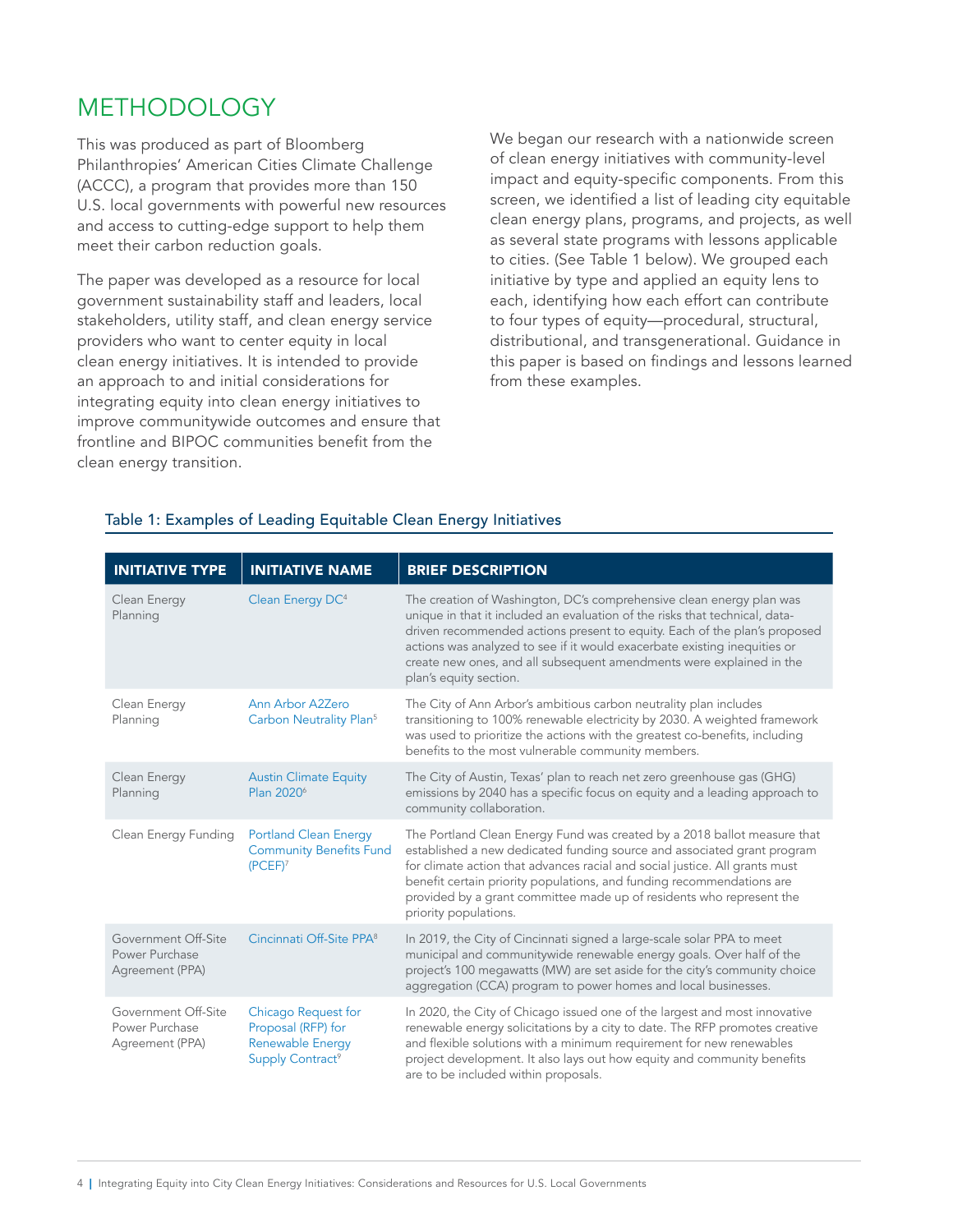| Table 1: Examples of Leading Equitable Clean Energy Initiatives (Cont.) |  |  |  |  |  |
|-------------------------------------------------------------------------|--|--|--|--|--|
|-------------------------------------------------------------------------|--|--|--|--|--|

| <b>INITIATIVE TYPE</b>                  | <b>INITIATIVE NAME</b>                                                                | <b>BRIEF DESCRIPTION</b>                                                                                                                                                                                                                                                                                                                                                                                              |
|-----------------------------------------|---------------------------------------------------------------------------------------|-----------------------------------------------------------------------------------------------------------------------------------------------------------------------------------------------------------------------------------------------------------------------------------------------------------------------------------------------------------------------------------------------------------------------|
| Government On-Site<br>Solar Development | Localizing Buffalo's<br><b>Renewable Energy Future</b><br>Initiative <sup>10</sup>    | The City of Buffalo partnered with Erie County, the University at Buffalo<br>(UB), SUNY Buffalo State, and SUNY Erie on an RFP for 100 MW of on-<br>site solar installed on parcels throughout the community. This large-scale,<br>collaborative on-site PPA was led by UB and included a significant local jobs<br>component.                                                                                        |
| Clean Energy Projects                   | <b>East Bay Clean</b><br><b>Energy Peaker Plant</b><br>Replacement <sup>11</sup>      | East Bay Clean Energy, a community choice aggregator, replaced a gas-<br>powered peaker plant with utility-scale battery storage in a low-income,<br>environmental justice community in Oakland. Fossil fuel peaker plants are<br>used to meet infrequent high electricity demand, but disproportionately<br>emit air pollution that adversely affects health outcomes for nearby<br>residents.                       |
| Clean Energy Projects                   | New York City Housing<br><b>Authority (NYCHA)</b><br>ACCESSolar Program <sup>12</sup> | To ensure that small businesses and nonprofits benefit from NYCHA's<br>commitment to siting 25 MW of renewables on its properties by 2025,<br>NYCHA created a program for community solar projects built by local CBOs<br>and installers. Projects must employ NYCHA residents, develop career-<br>path green jobs, and enroll low- and moderate-income (LMI) customers as<br>subscribers, including NYCHA residents. |
| Residential Solar<br>Programs           | <b>Connecticut Solar for All</b><br>Program <sup>13</sup>                             | This statewide low-cost solar financing program for LMI residents is run by<br>the Connecticut Green Bank. It provides an elevated LMI solar incentive and<br>public support for solar providers that enter the LMI solar market.                                                                                                                                                                                     |
| Residential Solar<br>Programs           | DC's Solar for All<br>Program <sup>14</sup>                                           | This program aims to provide 100,000 LMI families with the benefits<br>of locally generated clean energy. Washington, DC, is partnering with<br>organizations within the District to offer no-cost solar installations to<br>single-family, income-eligible households and to develop community solar<br>programs with guaranteed utility bill savings for renters and residents in<br>multifamily homes.             |
| Community Solar<br>Programs             | NY-Sun Solar for All<br>Program <sup>15</sup>                                         | This state-administered utility bill assistance program provides free<br>community solar subscriptions for income-qualified utility customers and bill<br>credits of up to \$180 annually.                                                                                                                                                                                                                            |

The results of the screen and corresponding equity assessment are available in a companion spreadsheet, titled *[Selected Examples of Leading](https://cityrenewables.org/resources/selected-examples-of-leading-equitable-clean-energy-initiatives)  [Equitable Clean Energy Initiatives](https://cityrenewables.org/resources/selected-examples-of-leading-equitable-clean-energy-initiatives)*. The spreadsheet includes descriptions with links for each initiative, information on administration and funding sources, and an assessment of how each equity focus area has been addressed or incorporated.

The authors use the following terms throughout the paper:

- "City" or "cities" to refer to a local government entity (e.g., city, county, township) or entities, respectively.
- "Local," "community," and "communitywide" to describe efforts designed to benefit all residents within a local government's jurisdiction.
- "Frontline community" to describe segments of a city or county's population that have been or will be more vulnerable to the impacts of climate [change.](https://www.epa.gov/system/files/documents/2021-09/climate-vulnerability_september-2021_508.pdf) <sup>16</sup> Frontline communities often comprise BIPOC and low-income residents because of historic and ongoing racism and classism.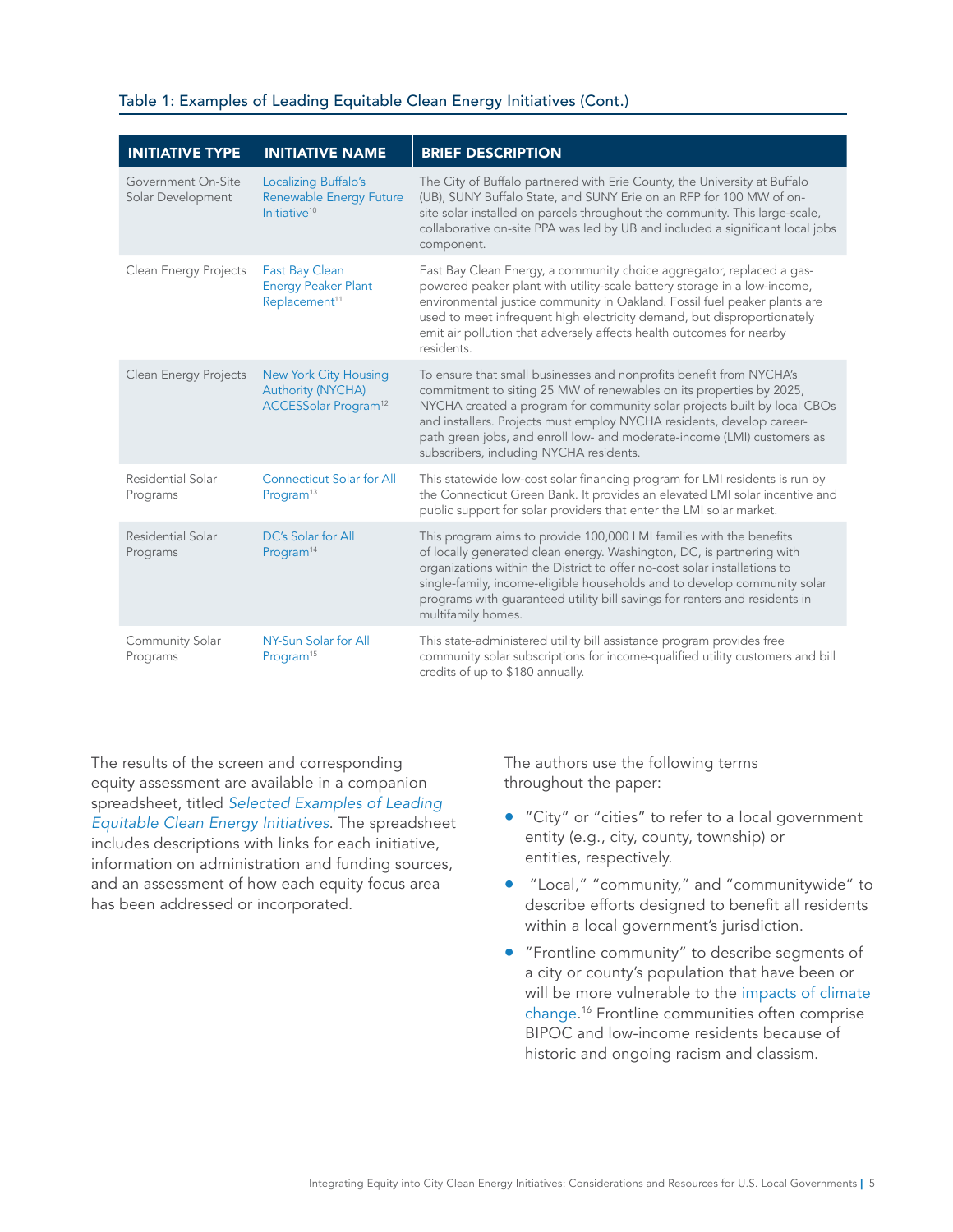# <span id="page-5-0"></span>SECTION 1 – APPROACH FOR INTEGRATING EQUITY AND KEY DEFINITIONS

## EQUITY CATEGORIES

When designing equity-focused clean energy initiatives, the first step is to develop a shared city and community understanding and definition of the word "equity" and its various dimensions. The equity categories below build off [definitions](https://www.usdn.org/uploads/cms/documents/usdn_equity_scan_sept_2014_final.pdf) developed by the Urban Sustainability Directors Network (USDN) in consultation with cities and community organizations<sup>17</sup>:

- **Procedural Equity** creates inclusive, accessible, authentic engagement and representation in the development and/or implementation of clean energy initiatives. This includes developing comprehensive communitywide data and needs assessments and proactively including frontline and BIPOC community members in planning and program development. This also requires provision of resources and training that allow for regular and meaningful participation of these community members.
- **Structural Equity** empowers decision-making that accounts for historical, cultural, and institutional dynamics and structures that have routinely advantaged privileged groups in society and resulted in chronic, cumulative disadvantage for marginalized groups, and it institutionalizes accountability. This includes the specific design, rules, and management of programs to ensure that there is sufficient allocation of resources, opportunities, and investments to drive leadership and participation by frontline and BIPOC communities.
- **Distributional Equity** provides clean energy initiatives that result in an equitable distribution of benefits and burdens across all segments within a city, prioritizing those with the highest need. This includes the distribution of both economic and environmental benefits to frontline and BIPOC community members as well as avoiding potential negative impacts.
- Transgenerational Equity ensures that decisions consider generational impacts, don't result in unfair burdens on future generations, and potentially establish long-lasting benefits in

historically marginalized community segments. This includes the creation of value across community organizations and local businesses, and frontline and BIPOC community member ownership of clean energy assets.

Cities and communities can build off these definitions and adjust them to meet local contexts. Once a shared understanding of equity has been reached, city staff and community members must consider how potential clean energy initiatives can support broader communitywide equity goals and desired outcomes and then identify targets and metrics to track progress.

## LOCAL CLEAN ENERGY INITIATIVES AND INTERSECTIONS WITH EQUITY **CATEGORIES**

Cities have a broad menu of clean energy initiatives that they can choose to implement, such as communitywide renewable energy plans, residential solar programs, and development of renewables projects to power municipal operations. These initiatives have different equity considerations and potential impacts based upon the initiative type and the way the initiative is planned and implemented. For example, community-facing programs like residential solar programs may more directly benefit a larger number of frontline and BIPOC community members than an off-site solar installation for municipal use. Additionally, two solar installations with the same capacity can have very different community impact depending on where the project is sited and whether the contract is structured to maximize community benefits.

Clean energy initiatives tend to share common life cycles—from initial planning to implementation through long-term impact. Cities must consider how to include procedural, structural, distributional, and transgenerational equity into each life cycle phase to ensure the most equitable outcomes. Cities should also consider how to layer initiatives to meet and maximize different equity outcomes.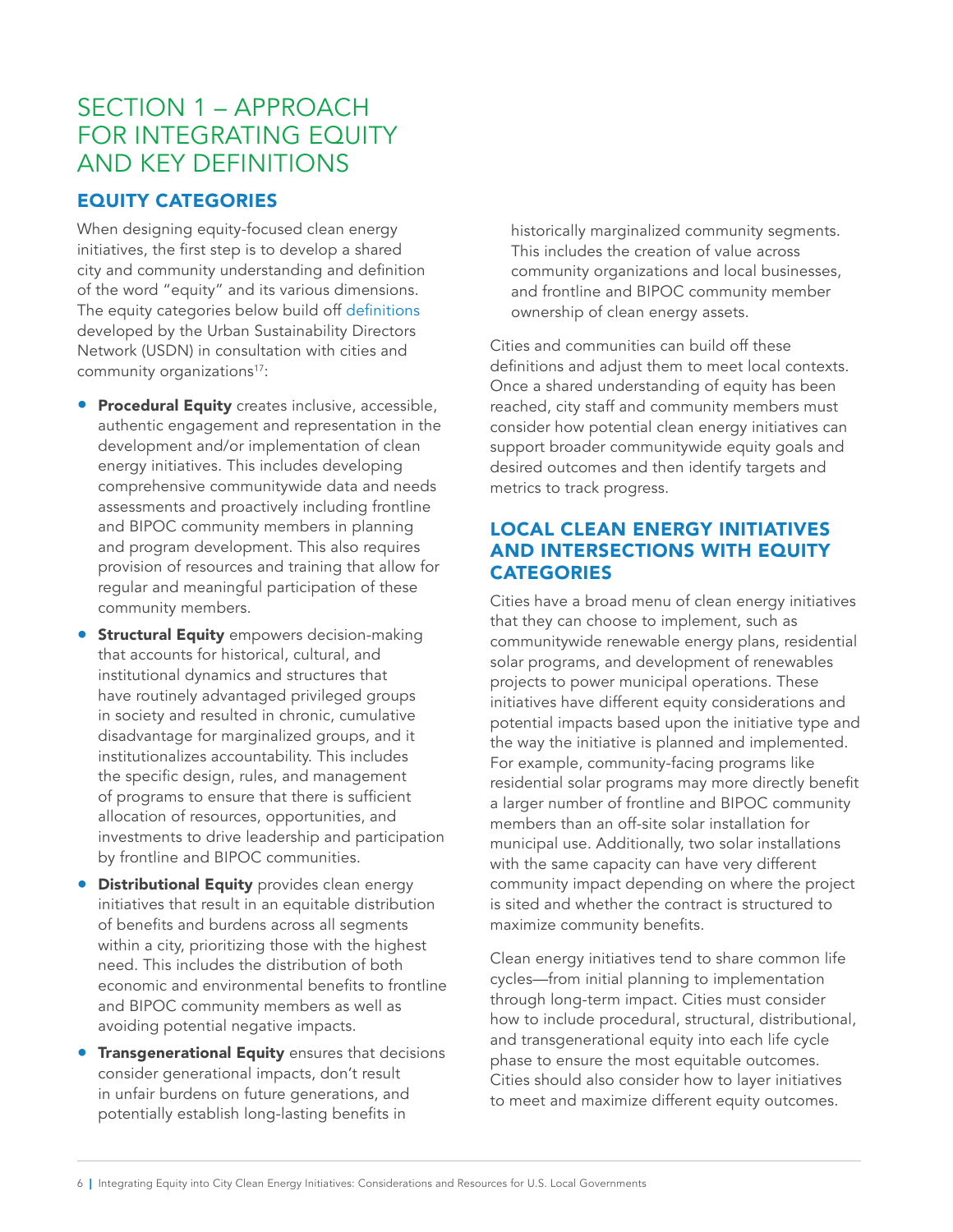The timeline for realizing these outcomes will differ depending on the equity category, as well as the type of initiative and where it is in its life cycle. For example, clean energy planning can support beneficial short-term procedural equity outcomes, but plans themselves may not create distributional equity until the actions they outline are implemented, which could take years.

Each city will have its own equity priorities based on its historical circumstances, community priorities, and forward-looking goals. Because clean energy initiatives are a subset of all possible actions that cities may take, goal and target setting for these efforts should be aligned with broader

communitywide needs and equity goals. It is crucial that authentic collaboration with frontline and BIPOC community members begins at the initial development phase when problems and needs are being defined. This should include CBOs and representatives from frontline and BIPOC communities working in coordination with various city staff members and departments (e.g., sustainability, housing, community and economic development, health, and education) that may be involved in the initiative. Consistent engagement throughout initiative planning and implementation is critical to successfully overcoming challenges that may arise along the way and achieving equitable outcomes.

#### BOX 1: COMPARING EQUITY IMPACT ACROSS CLEAN ENERGY INITIATIVES

In Washington DC, [Clean Energy DC](https://doee.dc.gov/cleanenergydc) created a comprehensive approach for moving the community to 100% renewable energy; to do so required extensive communitywide stakeholder engagement.<sup>18</sup> This stage of the planning process can and should include deep procedural and structural equity components, but also sets the path for future implementation of specific programs that will provide distributional and transgenerational equity outcomes.

To help address the plan's stated energy and equity goals, [DC's Solar for All](https://doee.dc.gov/solarforall) program focuses squarely on increasing access to clean energy for low- to moderate-income (LMI) residents to advance distributional and transgenerational equity.<sup>19</sup> The District must consider how the program is designed and managed, therefore including some elements of procedural and structural equity as well.

Both initiatives must consider and incorporate all four equity categories in their implementation, however, the relative impact of each initiative differs. The clean energy plan has a greater procedural and structural impact, while the Solar for All program has a greater distributional and transgenerational impact. The charts below demonstrate these differences.



#### Figure B1: Hypothetical impact across equity categories for two clean energy initiatives in Washington, DC

*Note:* These graphs are not based on actual data and are instead meant to be illustrative of the relational impact across each equity category for the two initiatives and to underscore how different types of clean energy initiatives will have different effects across equity categories.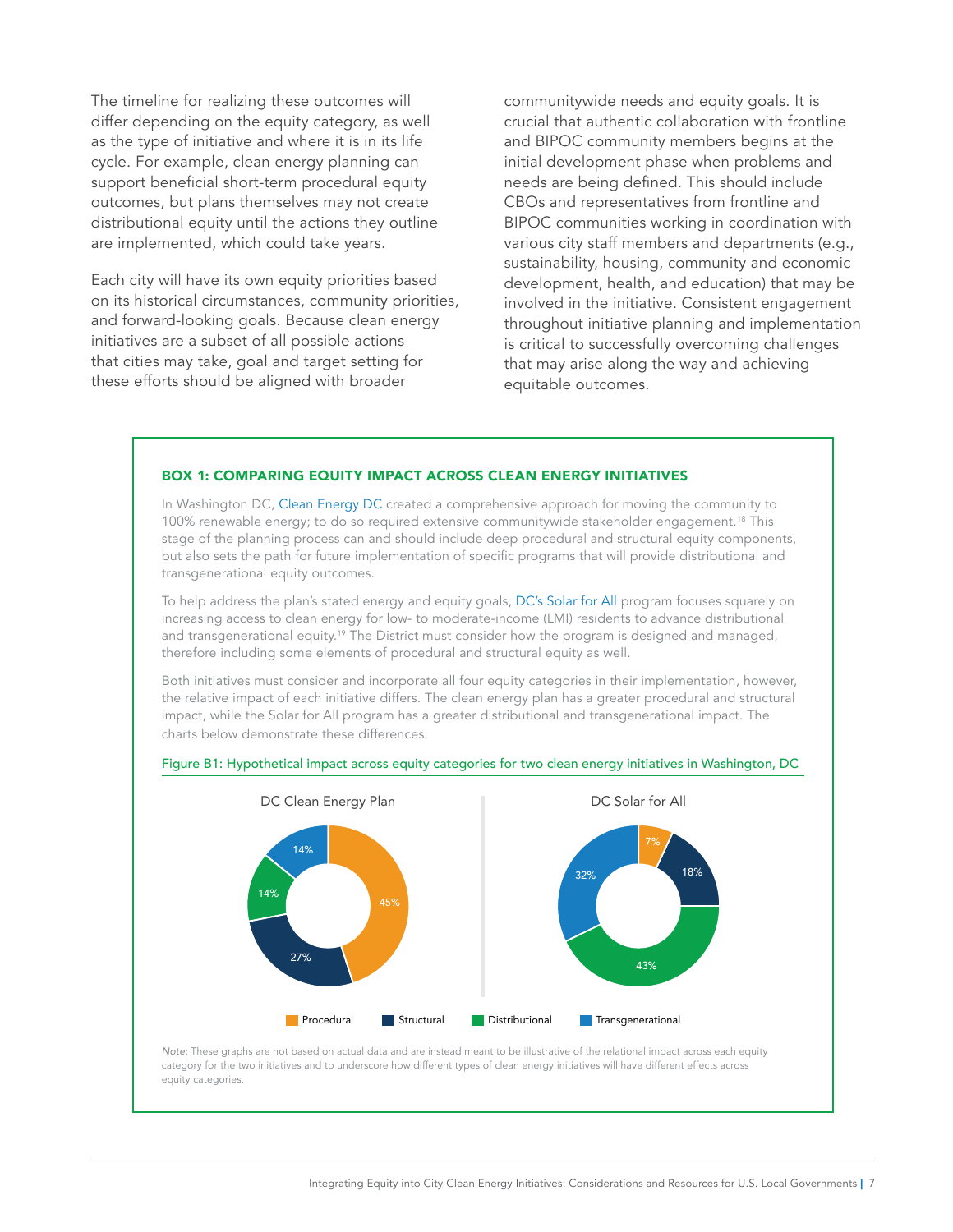<span id="page-7-0"></span>Creating a shared understanding of equity and desired community outcomes early in an initiative's life cycle will help ensure alignment with frontline and BIPOC community needs. For example, local job creation and participation by minority, women, and disadvantaged business enterprises (MWDBE) can be important distributional and transgenerational outcomes when planning for clean energy initiatives. However, not all initiatives have the same potential for local impact for these labor-specific outcomes; for example, opportunities to generate local jobs might be limited if the city is purchasing clean power from large-scale remote sources.

## USING DATA TO SUPPORT THE DEVELOPMENT OF EQUITABLE CLEAN ENERGY INITIATIVES

A baseline data assessment can help cities and community members assess equity needs, identify stakeholders for equitable representation, define collective goals, associated indicators and targets, and focus programs and projects to maximize impact. Typically, a city's economic development and/or planning department will have access to the information needed to build an initial demographic analysis. Although an important piece of the conversation between city staff and community organizations, data can only provide a certain level of context, and in-person engagement is necessary to develop a full understanding of needs and priorities.

Demographic data to gather in support of initial discussions may relate to the following communitywide segments:

- BIPOC
- Elderly
- Youth
- Recently arrived immigrants
- People with limited English proficiency and literacy
- People with disabilities
- People experiencing homelessness
- People with low income (unemployed/ underemployed/minimum wage earners)
- People with a high energy burden (greater than 6% of annual income)
- People with chronic or severe health conditions (e.g., those suffering from asthma)
- People living near polluted sites
- People living in historically disadvantaged neighborhoods (e.g., historically redlined neighborhoods)

In addition to demographic data, cities should consider other data sets that may provide further context or visibility into local equity concerns and issues. For example, cities can overlay demographic data with data sets that paint a fuller picture of community needs and opportunities to better leverage and tailor clean energy initiatives to achieve broader benefits. Cities can consider incorporating the following data sets into their baseline assessments for clean energy planning:

- **•** Energy burden
- Neighborhoods that were historically redlined
- Pollution exposure (e.g., the location of fossil-fueled power plants, asthma rates, and air quality data)
- Community assets (e.g., community centers, churches, libraries, and schools that may serve as community resilience hubs in times of crisis)
- Data pertaining to existing or future climate impacts (e.g., flood zones, urban heat islands, and tree cover)

Finally, cities should also consider the primary perspectives and needs that frontline and BIPOC community members might have and how they could benefit from clean energy initiatives, particularly how initiatives might be able to contribute to the health, wealth, and well-being of frontline and BIPOC communities. Working closely with local CBOs can help identify and explore various energy-related perspectives and needs, which can be used to inform program planning, target setting, indicator selection, and prioritization of resources. Perspectives and associated needs to consider include:

- Utility customers (who want affordable, reliable power)
- Underemployed and job seekers (who want a living wage)
- Community members, in general (who want a better outdoor environment, public health benefits, and education)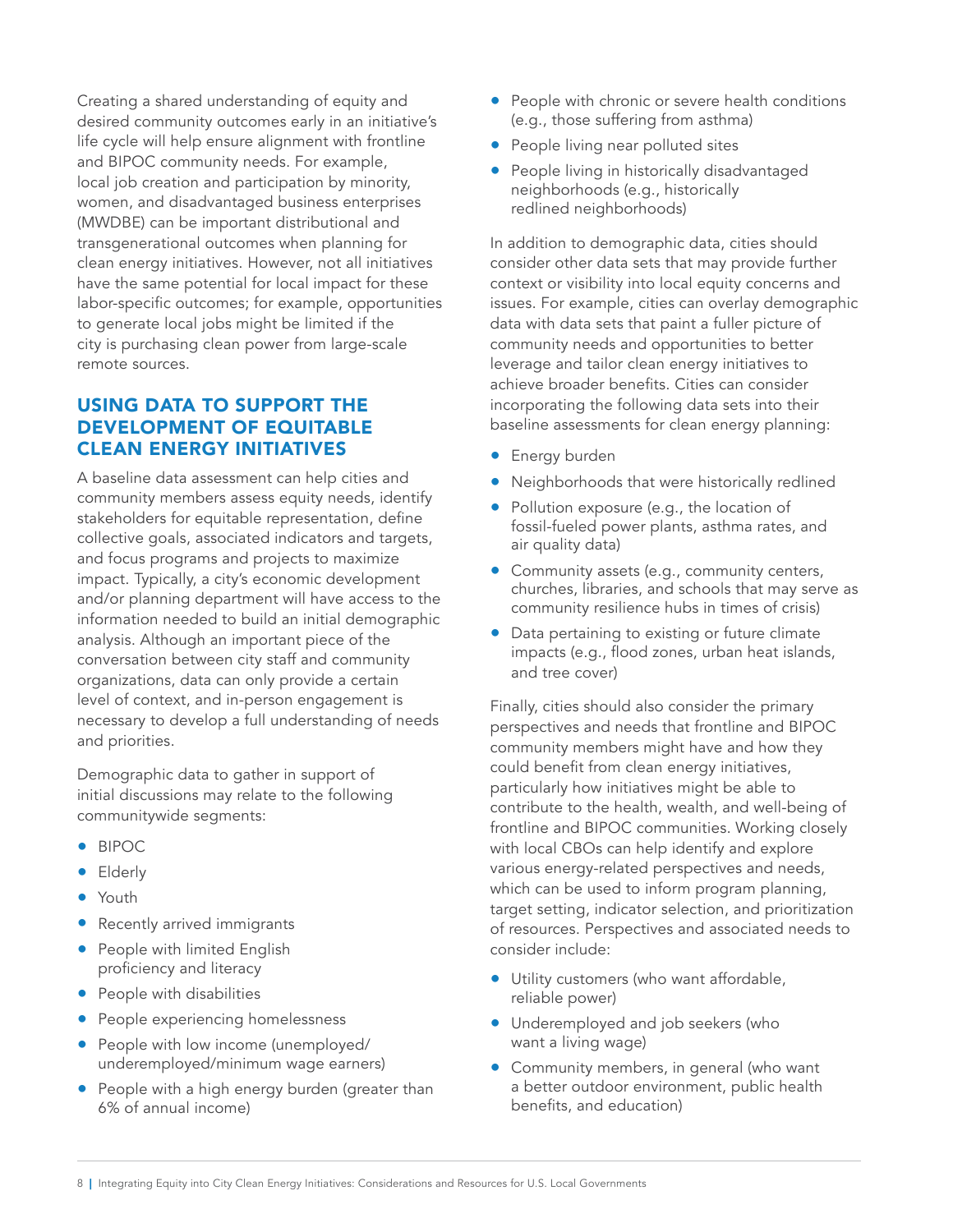- <span id="page-8-0"></span>• Individuals interested in solar (who want access to new programs and solar ownership)
- Residential dwellers (who want comfort, reliability, and clean indoor air)
- Small business owners (who want access to clean energy project development/ownership and lower bills)

### DEVELOPING GOALS AND TARGETS FOR CLEAN ENERGY INITIATIVES

City staff, CBOs, and frontline and BIPOC community members should work together to co-develop shared goals and targets based on a baseline data assessment and in-person

engagement and should be sure that indicators are measurable and appropriate for internal and external tracking. It is important to regularly track progress toward targets, review who is benefiting from an initiative, and publicly and transparently communicate findings with the community.

The table below provides examples of potential community goals, key performance indicators, and targets that can be used to measure a clean energy initiative's progress. This should not be considered a comprehensive list of all equitable energy indicators that cities might want to consider; please see Section 3 for additional tools and resources on developing indicators.

| <b>COMMUNITY</b><br><b>GOAL</b>           | <b>KEY PERFORMANCE</b><br><b>INDICATORS</b>                                      | <b>POTENTIAL TARGETS</b>                                                                                                                                                                                                                                                                                                                                                                                                                              |
|-------------------------------------------|----------------------------------------------------------------------------------|-------------------------------------------------------------------------------------------------------------------------------------------------------------------------------------------------------------------------------------------------------------------------------------------------------------------------------------------------------------------------------------------------------------------------------------------------------|
| <b>Shared Decision-</b><br>Making         | Number of opportunities for<br>and quality of community<br>engagement activities | • [X number] of frontline and BIPOC community members in meetings<br>• [X number] of opportunities for authentic co-decision-making with<br>frontline and BIPOC community members<br>• [X percent] of decision-making body is made up of frontline and<br><b>BIPOC</b> community representatives<br>• Compensation [X dollars] and other support provided to frontline<br>and BIPOC community members to participate in decision-making<br>activities |
| Equitable Resource<br>Allocation          | City staff time and resources<br>allocated to an initiative                      | • Staffing [X number staff-hours] and resource allocation<br>[\$ expenditure] reflect prioritization and goal setting conducted with<br>community stakeholders<br>• Resources provided to community partners are equal to or greater<br>than a certain percentage of overall resources used on the initiative                                                                                                                                         |
| Equitable<br>Government<br>Contracting    | Responses to and awards for<br>government procurements                           | • [X percent] of minority, women, and disadvantaged business<br>enterprise (MWDBE) applicants and awardees<br>• [X dollars] in overall project expenditures with local/regional MWDBE<br>organizations                                                                                                                                                                                                                                                |
| Quality Job Creation                      | Number and type of jobs                                                          | • [X number] of total new high-road jobs <sup>20</sup><br>• A target segment's share (as a percentage) of new jobs should<br>meet or exceed the segment's percentage composition within the<br>community population, with potential carve-outs for full-time and/or<br>part-time jobs for union and under-represented groups                                                                                                                          |
| Workforce<br>Development and<br>Education | Participation in education<br>and/or workforce training<br>opportunities         | • [X number] of frontline and BIPOC community members are<br>supported by easily accessible resources<br>• [X number] of workforce training program participants within target<br>community segments<br>• [X number] community education opportunities                                                                                                                                                                                                |
| Lower Energy Bills                        | Annual savings per customer<br>and as a percentage of utility<br>costs           | • Absolute reduction in amount spent on energy by target community<br>segments<br>• Energy burden (% of total income spent on energy) reduction to<br>below the 6% national threshold for high energy burden or to parity<br>with median percentage spent by all other community residents                                                                                                                                                            |

#### Table 2: Potential goals, indicators, and targets for equitable clean energy initiatives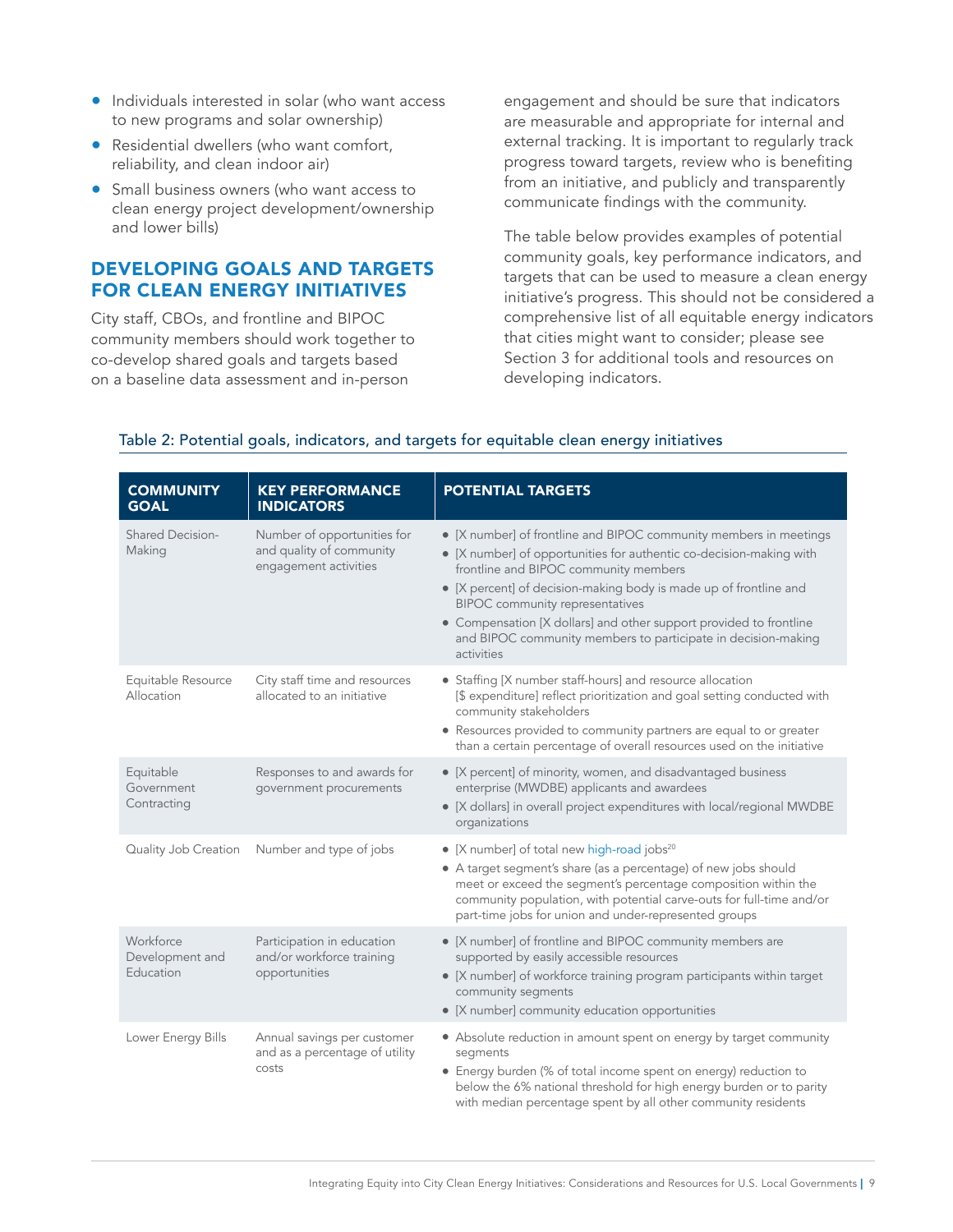#### <span id="page-9-0"></span>Table 2: Potential goals, indicators, and targets for equitable clean energy initiatives (Cont.)

| <b>COMMUNITY</b><br><b>GOAL</b>                               | <b>KEY PERFORMANCE</b><br><b>INDICATORS</b>                                                                       | <b>POTENTIAL TARGETS</b>                                                                                                                                                                                                                                                                                                                                                                                                                                                                 |
|---------------------------------------------------------------|-------------------------------------------------------------------------------------------------------------------|------------------------------------------------------------------------------------------------------------------------------------------------------------------------------------------------------------------------------------------------------------------------------------------------------------------------------------------------------------------------------------------------------------------------------------------------------------------------------------------|
| Affordable Access<br>to Clean Energy<br>Programs              | Number of program<br>participants                                                                                 | • [X number] of frontline and BIPOC community members who are<br>supported by easily accessible resources<br>• [X percent] of program participants from target community segments,<br>which should meet or exceed the segment's percentage composition<br>within the community population. Alternatively, there could be a<br>100% carve-out for a specific segment<br>• [X number] of clean energy programs available for free, discounted,<br>or through targeted financing mechanisms |
| <b>Energy Democracy</b><br>and Ownership of<br>Solar Assets   | Renewable resources locally<br>owned by individuals and<br>CBOs                                                   | • [X number] of assets owned by frontline and BIPOC community<br>members<br>• [X megawatts] of on-site renewables projects located in and owned<br>by frontline and BIPOC communities                                                                                                                                                                                                                                                                                                    |
| Equitable<br>Infrastructure<br>Investment                     | Expenditure on infrastructure<br>projects                                                                         | • [X dollars] invested/spent on community-supported infrastructure in<br>under-resourced locations<br>• [X percent] of new infrastructure investment within under-resourced<br>locations                                                                                                                                                                                                                                                                                                 |
| Pollution Reduction<br>and Improved<br><b>Health Outcomes</b> | Reduction in pollutants and<br>sources, by type and location,<br>and improvement in associated<br>health outcomes | • [X percent] reduction in pollutant concentrations within frontline and<br>BIPOC communities, to no more than communitywide averages or<br>best-in-region concentrations<br>• [X percent] of population residing within defined radius of polluting<br>facilities and sites<br>• [X percent] improvement in respiratory health outcomes, with<br>reduction in disparities between target community segment and the<br>population as a whole                                             |

#### TARGET-SETTING IN ACTION—AN EXAMPLE OF AN INITIATIVE TO LOWER ENERGY BURDEN

In an example city, the average electricity bill is 3.5% of household income. But residents in the city's frontline communities spend an average of 6.8% of household income on electricity bills. Based on this data, city staff and community members come together to define a shared goal of reducing energy burden (percentage of income spent on electricity) within its frontline and BIPOC communities and set a target for the reduction of energy burden in frontline and BIPOC households to reach parity with the broader community.

Based on this target and with community support, the city reviews different potential clean energy initiatives and decides to work with CBOs and frontline and BIPOC community members to develop a highly subsidized community solar

program for income-eligible households and an expanded energy efficiency program to help lower electricity bills within the community. The city will track the program and its effects throughout its implementation and publicly release quarterly progress reports to be transparent about whether the program is meeting its targets. Ideally, the program participants would see a reduction in the percent of their household income spent on electricity to 3.5% or less, so that it is at or below the average for the broader community.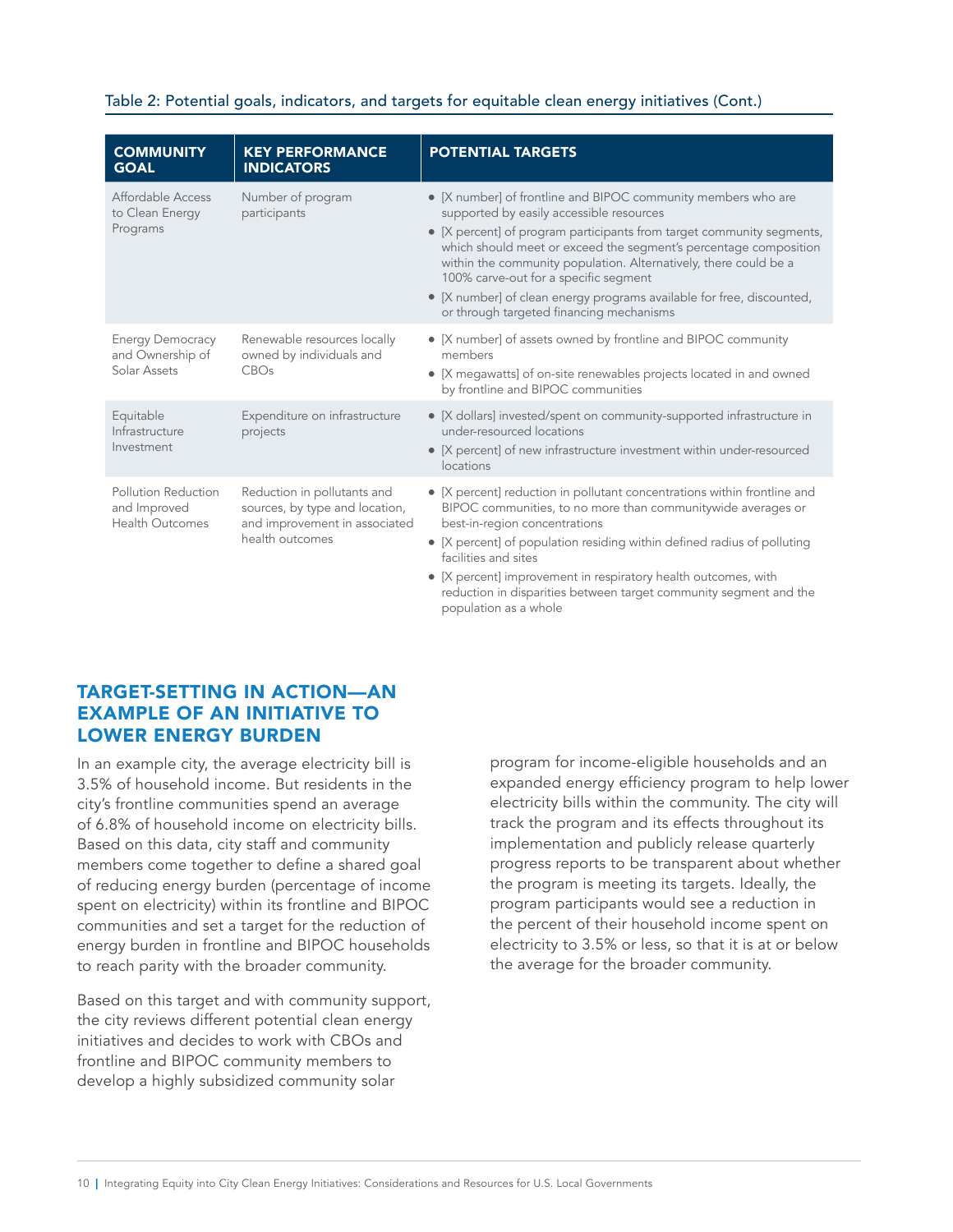# <span id="page-10-0"></span>SECTION 2 – APPLYING EQUITY CONSIDERATIONS TO CLEAN ENERGY INITIATIVES

This section provides summaries of typical clean energy initiatives pursued by city governments across the United States. In the boxes below are things to consider when looking at the potential equity impact of different initiative types, challenges that may arise during implementation and ways to address them, and resource needs. Also included are examples of key performance indicators that

correspond to the community goals and targets for measuring equitable implementation presented in Table 2 in the previous section. To learn more about the case studies that underpin these considerations, readers are encouraged to refer to the companion spreadsheet, *[Selected Examples of Leading](https://cityrenewables.org/resources/selected-examples-of-leading-equitable-clean-energy-initiatives)  [Equitable Clean Energy Initiatives](https://cityrenewables.org/resources/selected-examples-of-leading-equitable-clean-energy-initiatives)*.

## CLEAN ENERGY PLANNING

| <b>DESCRIPTION</b>                                                                          | Clean Energy Planning includes citywide or regional sustainability and/or GHG emissions reduction plans,<br>clean energy or climate impact plans, and specific local energy-related planning efforts.                                                                                                                                                                                                                                                                                                                                                                                                                                                                                                                                                                                                                                                                                                                                                                                                                                                                                                                                                                                                                                        |
|---------------------------------------------------------------------------------------------|----------------------------------------------------------------------------------------------------------------------------------------------------------------------------------------------------------------------------------------------------------------------------------------------------------------------------------------------------------------------------------------------------------------------------------------------------------------------------------------------------------------------------------------------------------------------------------------------------------------------------------------------------------------------------------------------------------------------------------------------------------------------------------------------------------------------------------------------------------------------------------------------------------------------------------------------------------------------------------------------------------------------------------------------------------------------------------------------------------------------------------------------------------------------------------------------------------------------------------------------|
| <b>EQUITY IMPACT</b><br><b>OVERVIEW</b>                                                     | Clean Energy Planning can enable deep engagement with frontline and BIPOC communities, including<br>bringing to the surface and addressing specific community needs (procedural and structural equity).<br>Planners and facilitators should allocate staffing and resources to proactively recruit and support<br>participation and leadership from frontline and other marginalized community members throughout the<br>planning process to ensure that they are fully engaged in decision-making and prioritizing future clean<br>energy programs and projects (structural equity). Distributional and transgenerational equity are typically<br>addressed as outcomes to be achieved by implementation of clean energy-related plans but are not<br>directly affected by creation of a plan.                                                                                                                                                                                                                                                                                                                                                                                                                                              |
| <b>POTENTIAL</b><br><b>CHALLENGES</b>                                                       | • Cities often lack staff with expertise to recruit and authentically engage key frontline and BIPOC<br>communities and/or resources to provide staff with training and support.<br>· Planning processes require understanding of technical concepts, so authentic engagement should<br>include the education necessary for meaningful participation. Planners should also strive to reduce<br>the use of technical jargon and frame scenarios and options in vivid, meaningful language that is<br>understandable by all participants.<br>• Planning timelines are sometimes accelerated, which limits the time allowed for authentic inclusion of<br>community stakeholders.<br>• City contracting processes can restrict the ability to provide compensation to CBOs and individual<br>participants.<br>• Most cities don't have established procedures for shared decision-making or delegating true decision-<br>making authority to non-city staff.<br>• Proposed actions may have unintended negative equity consequences. Planners and other<br>stakeholders should undertake an analysis of how proposed actions may affect equity. This analysis can<br>be used to prioritize and adjust actions before inclusion in a final plan. |
| <b>RESOURCE</b><br><b>NEEDS AND</b><br><b>POTENTIAL</b><br><b>FUNDING</b><br><b>SOURCES</b> | • Cities need to allocate sufficient time and budget for initial outreach, engagement, training, stipends,<br>and meetings for deep, authentic engagement with frontline and BIPOC community members.<br>• Some options for incorporating staff time and budget needs include building engagement into<br>existing planning budgets (i.e., comprehensive/general plan updates), pursuing state and federal<br>planning grants, and leveraging existing efforts by local CBOs and national nongovernmental<br>organizations.                                                                                                                                                                                                                                                                                                                                                                                                                                                                                                                                                                                                                                                                                                                  |
| <b>KEY</b><br><b>PERFORMANCE</b><br><b>INDICATORS</b>                                       | • Number of opportunities for and quality of community engagement activities<br>• City staff time and resources allocated to planning<br>• Participation in education and/or workforce training opportunities                                                                                                                                                                                                                                                                                                                                                                                                                                                                                                                                                                                                                                                                                                                                                                                                                                                                                                                                                                                                                                |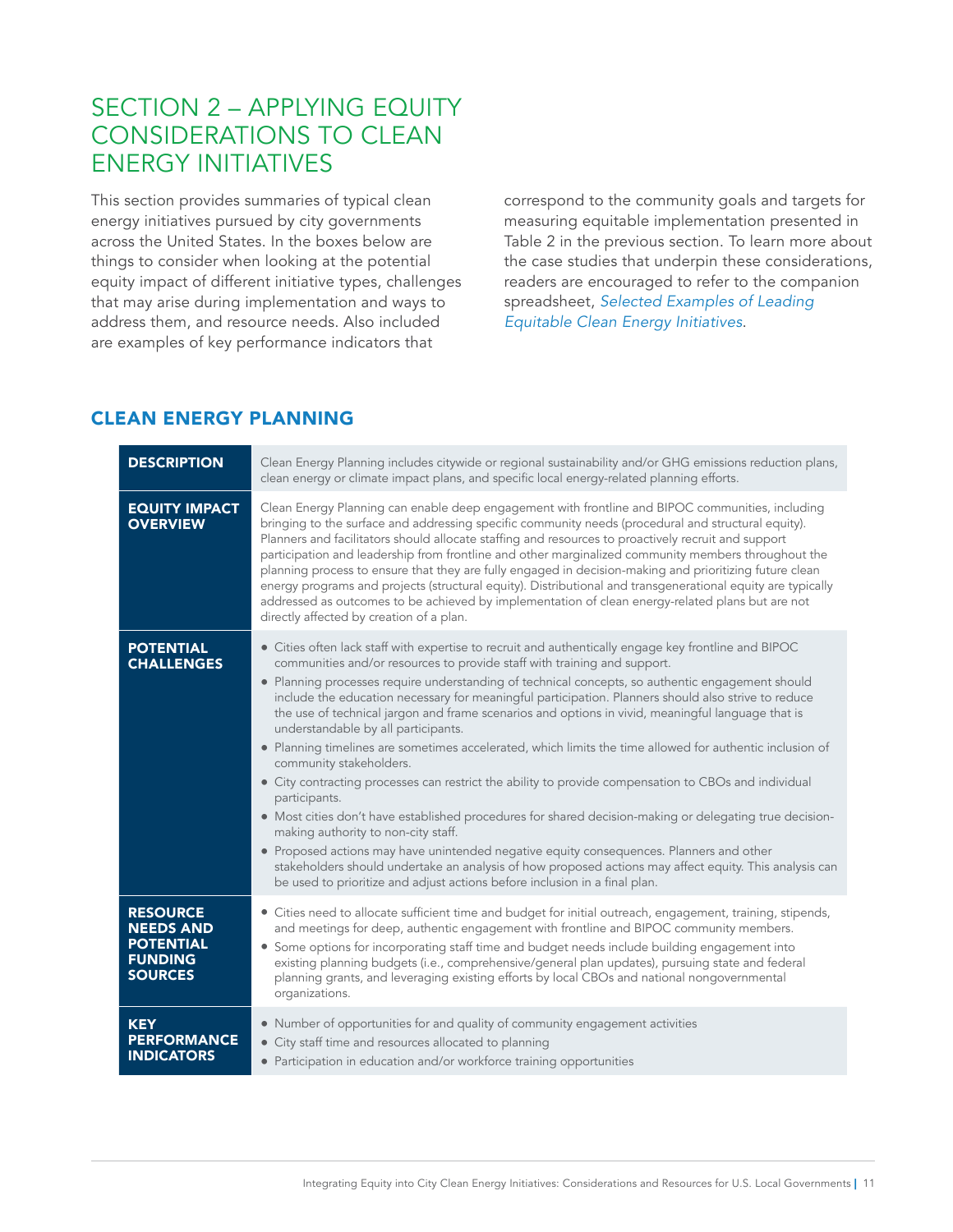# <span id="page-11-0"></span>CLEAN ENERGY FUNDING

| <b>DESCRIPTION</b>                                                                          | Clean Energy Funding includes efforts to attract or allocate funding for implementation of Clean Energy<br>Projects and Solar Programs and/or funding-related programs that finance projects, technology, and<br>installations for residents and businesses.                                                                                                                                                                                                                                                                                                                                                                                                                                                                                                                                                                                                                                                                                                                                                                                                                                                     |
|---------------------------------------------------------------------------------------------|------------------------------------------------------------------------------------------------------------------------------------------------------------------------------------------------------------------------------------------------------------------------------------------------------------------------------------------------------------------------------------------------------------------------------------------------------------------------------------------------------------------------------------------------------------------------------------------------------------------------------------------------------------------------------------------------------------------------------------------------------------------------------------------------------------------------------------------------------------------------------------------------------------------------------------------------------------------------------------------------------------------------------------------------------------------------------------------------------------------|
| <b>EQUITY IMPACT</b><br><b>OVERVIEW</b>                                                     | Clean Energy Funding can have a major impact across all equity areas, but specific goals and targets<br>must be built into the design from inception and include frontline and BIPOC community participation.<br>Understanding individual and communitywide hurdles for project financing along with behavioral<br>economics, risks, demand, and costs will help funding-related programs deliver equitable outcomes.                                                                                                                                                                                                                                                                                                                                                                                                                                                                                                                                                                                                                                                                                            |
| <b>POTENTIAL</b><br><b>CHALLENGES</b>                                                       | • Effective creation and implementation of equitable funding-related programs can be complex due to<br>requirements stemming from funding sources and financial oversight.<br>• Frontline and BIPOC communities face financial challenges related to historic racial and economic<br>discrimination, such as lower incomes or lack of access to credit, which may influence their ability<br>to participate in incentive and/or rebate programs. As a result, funding may not always reach the<br>intended audience.<br>• Authentic engagement with frontline and BIPOC community stakeholders is essential to ensure<br>that funding goes to projects and solutions that align with community needs, but this step is often<br>overlooked.<br>• Most cities don't have established procedures for shared decision-making that can be used in making<br>funding allocation decisions.<br>• Many clean energy funding opportunities are from time-limited or one-time sources, and cities<br>struggle to identify long-term, dedicated funding that would allow for projects and programs with<br>greater impact. |
| <b>RESOURCE</b><br><b>NEEDS AND</b><br><b>POTENTIAL</b><br><b>FUNDING</b><br><b>SOURCES</b> | • Access to and expertise with various funding sources.<br>• Staff with experience and expertise in engaging CBOs and supporting their funding initiatives.<br>• Potential funding sources for larger-scale programs include activity-driven assessments or fees, utility<br>settlements, green banks, and issuing green bonds.                                                                                                                                                                                                                                                                                                                                                                                                                                                                                                                                                                                                                                                                                                                                                                                  |
| <b>KEY EQUITY</b><br><b>PERFORMANCE</b><br><b>INDICATORS</b>                                | • Number of opportunities for and quality of community engagement activities<br>• Number of program participants<br>• Participation in education and/or workforce training opportunities<br>• Savings per year per customer and as a percentage of utility costs<br>• Expenditure on infrastructure projects<br>• Renewable resources owned by individuals and CBOs                                                                                                                                                                                                                                                                                                                                                                                                                                                                                                                                                                                                                                                                                                                                              |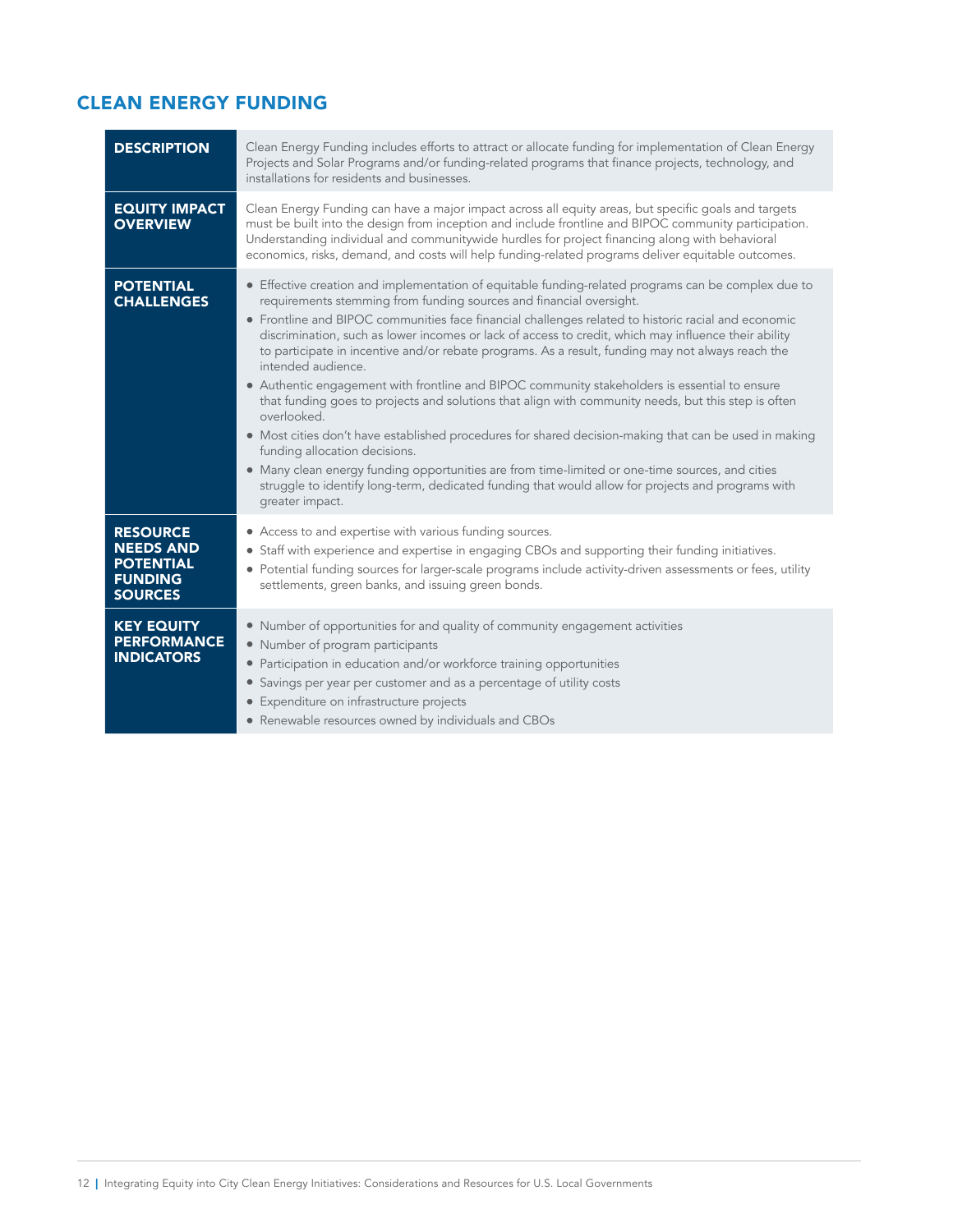## <span id="page-12-0"></span>GOVERNMENT OFF-SITE POWER PURCHASE AGREEMENTS (PPA)

| <b>DESCRIPTION</b>                                                                          | Government Off-Site PPAs are large-scale contracts for clean electricity and/or renewable energy<br>certificates (RECs) produced by a resource not located on government property and typically, but not<br>always, remote from the local community.                                                                                                                                                                                                                                                                                                                                                                                                                                                                                                                                                                                                                                                                                            |
|---------------------------------------------------------------------------------------------|-------------------------------------------------------------------------------------------------------------------------------------------------------------------------------------------------------------------------------------------------------------------------------------------------------------------------------------------------------------------------------------------------------------------------------------------------------------------------------------------------------------------------------------------------------------------------------------------------------------------------------------------------------------------------------------------------------------------------------------------------------------------------------------------------------------------------------------------------------------------------------------------------------------------------------------------------|
| <b>EQUITY IMPACT</b><br><b>OVERVIEW</b>                                                     | Government Off-Site PPAs can have some impact on distributional equity and transgenerational<br>equity through the intentional siting of new renewable resources and inclusion of equity criteria, like<br>requirements for MWDBE participation and job creation in RFPs and resulting contracts. Typically, these<br>PPAs are planned as part of a renewable power supply target for municipal operations and should<br>incorporate overall communitywide impact, economic benefits, and potential tradeoffs. Long-term<br>environmental benefits are also possible depending on the location of existing fossil fuel power plants to<br>be retired or remediation and reuse of polluted areas.                                                                                                                                                                                                                                                |
| <b>POTENTIAL</b><br><b>CHALLENGES</b>                                                       | • PPAs are typically pursued as a low-cost clean energy option by city operational and/or procurement<br>staff who may not be familiar with approaches to increase equity impact within their contracts.<br>• The underlying renewable projects may be remotely located and have minimal impact on the local<br>community or equity targets; however, cities can incorporate equity aspects into PPA contracting<br>requirements through requirements for local or MWDBE hiring, job training programs, or requiring<br>community engagement in project planning stages.<br>• Certain equitable project criteria may raise the cost of a project. This can be an issue: (1) if a city is<br>required to go with the lowest cost provider and that provider doesn't offer the desired benefits or (2)<br>if these additional costs increase the project costs above a break-even price or the price that the city is<br>willing and able to pay. |
| <b>RESOURCE</b><br><b>NEEDS AND</b><br><b>POTENTIAL</b><br><b>FUNDING</b><br><b>SOURCES</b> | • Cities can benefit from reaching out to peers to learn about best practices and engaging with<br>renewables procurement experts and legal counsel, as needed.<br>• Staff time should be allocated appropriately, and a budget is needed for legal, financial, and technical<br>support during contracting.<br>• Cities can consider modifying municipal procurement requirements to better align with and support<br>equity and climate goals (e.g., requiring local hiring in municipal contracts).                                                                                                                                                                                                                                                                                                                                                                                                                                          |
| <b>KEY EQUITY</b><br><b>PERFORMANCE</b><br><b>INDICATORS</b>                                | • Responses to and awards for government procurements<br>• Expenditure on infrastructure projects<br>• City staff time and resources allocated to an initiative<br>• Number and type of jobs<br>• Participation in education and/or workforce training opportunities<br>• Reduction in pollutants and sources, by type and location, and improvement in associated health<br>outcomes                                                                                                                                                                                                                                                                                                                                                                                                                                                                                                                                                           |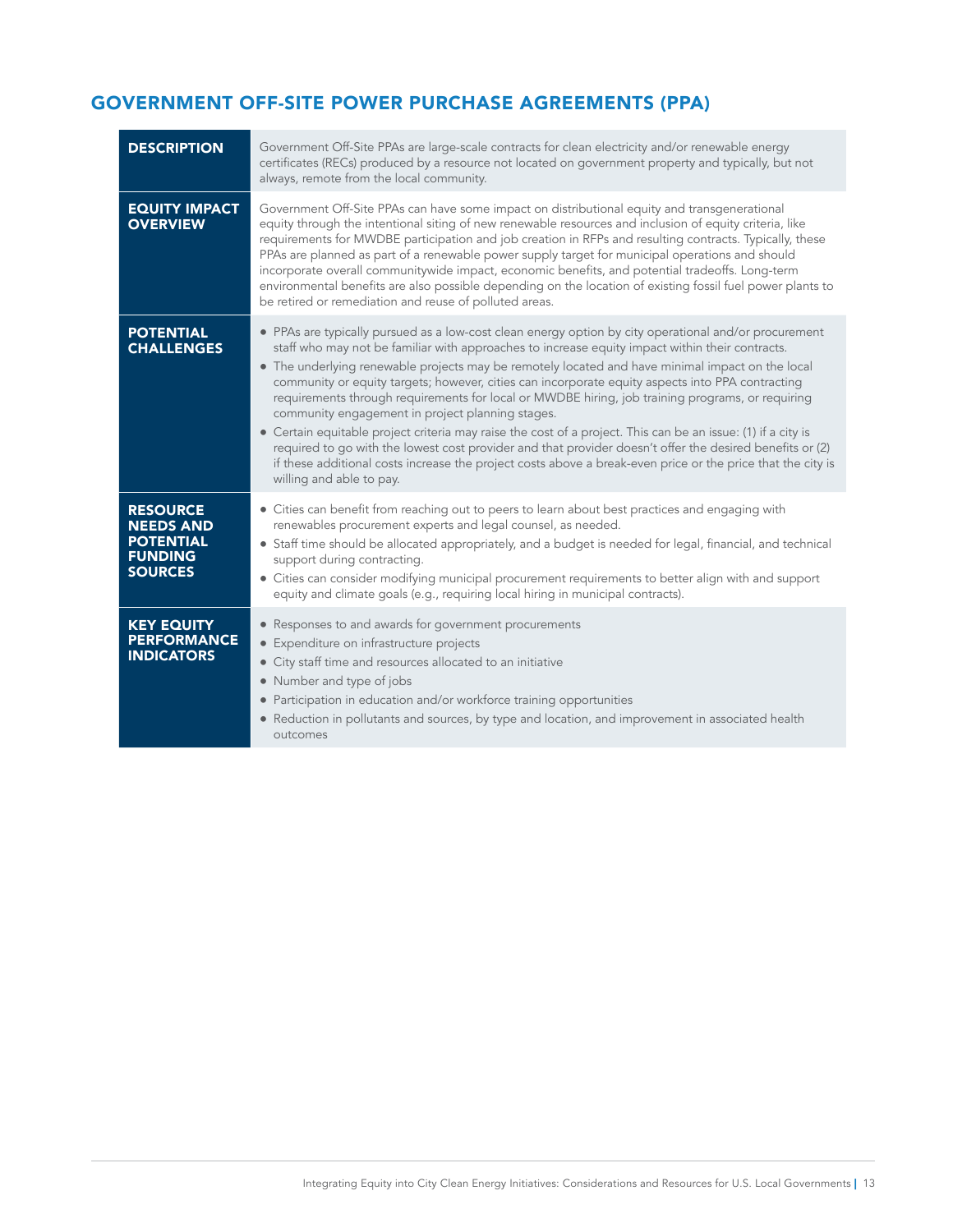# <span id="page-13-0"></span>GOVERNMENT ON-SITE SOLAR DEVELOPMENT

| <b>DESCRIPTION</b>                                                                          | Government On-Site Solar Development includes projects that are co-located with government facilities<br>and may be either directly purchased systems or financed over a long period.                                                                                                                                                                                                                                                                                                                                                                                                 |
|---------------------------------------------------------------------------------------------|---------------------------------------------------------------------------------------------------------------------------------------------------------------------------------------------------------------------------------------------------------------------------------------------------------------------------------------------------------------------------------------------------------------------------------------------------------------------------------------------------------------------------------------------------------------------------------------|
| <b>EQUITY IMPACT</b><br><b>OVERVIEW</b>                                                     | Government On-Site Solar Development of projects can directly support distributional equity via<br>local job training and employment with strong MWDBE participation. New construction on municipal<br>properties provides opportunities for investment in facility upgrades along with training and interaction<br>with new technologies. On-site projects can be part of clean energy project prioritization with the<br>involvement of frontline and BIPOC community stakeholders, helping to address procedural and<br>structural equity.                                         |
| <b>POTENTIAL</b><br><b>CHALLENGES</b>                                                       | • On-site solar projects are typically managed by facilities and/or procurement staff that may not be<br>familiar with approaches to increase the equity impacts from construction projects.<br>• Selecting experienced MWDBE development partners and ensuring local job creation can be<br>challenging for many reasons, including but not limited to legal limitations around using race as a<br>consideration in contracting and a smaller pool of eligible BIPOC solar professionals, due to historic<br>discrimination.                                                         |
| <b>RESOURCE</b><br><b>NEEDS AND</b><br><b>POTENTIAL</b><br><b>FUNDING</b><br><b>SOURCES</b> | • Cities can benefit from reaching out to peers for best practices and engaging with solar construction<br>and procurement experts to learn how to tailor RFPs to attract the desired bidders.<br>• Up-front planning and procurement resources are essential, and staff time needs to be allocated<br>appropriately.<br>• For the full construction costs of new solar systems, various funding options may be available,<br>including facility upgrade capital budgets, state or federal grants, third-party financing (for loans,<br>leases, and PPAs), and municipal/green bonds. |
| <b>KEY EQUITY</b><br><b>PERFORMANCE</b><br><b>INDICATORS</b>                                | • Responses to and awards for government procurements<br>• Number and type of jobs<br>• Participation in education and/or workforce training opportunities                                                                                                                                                                                                                                                                                                                                                                                                                            |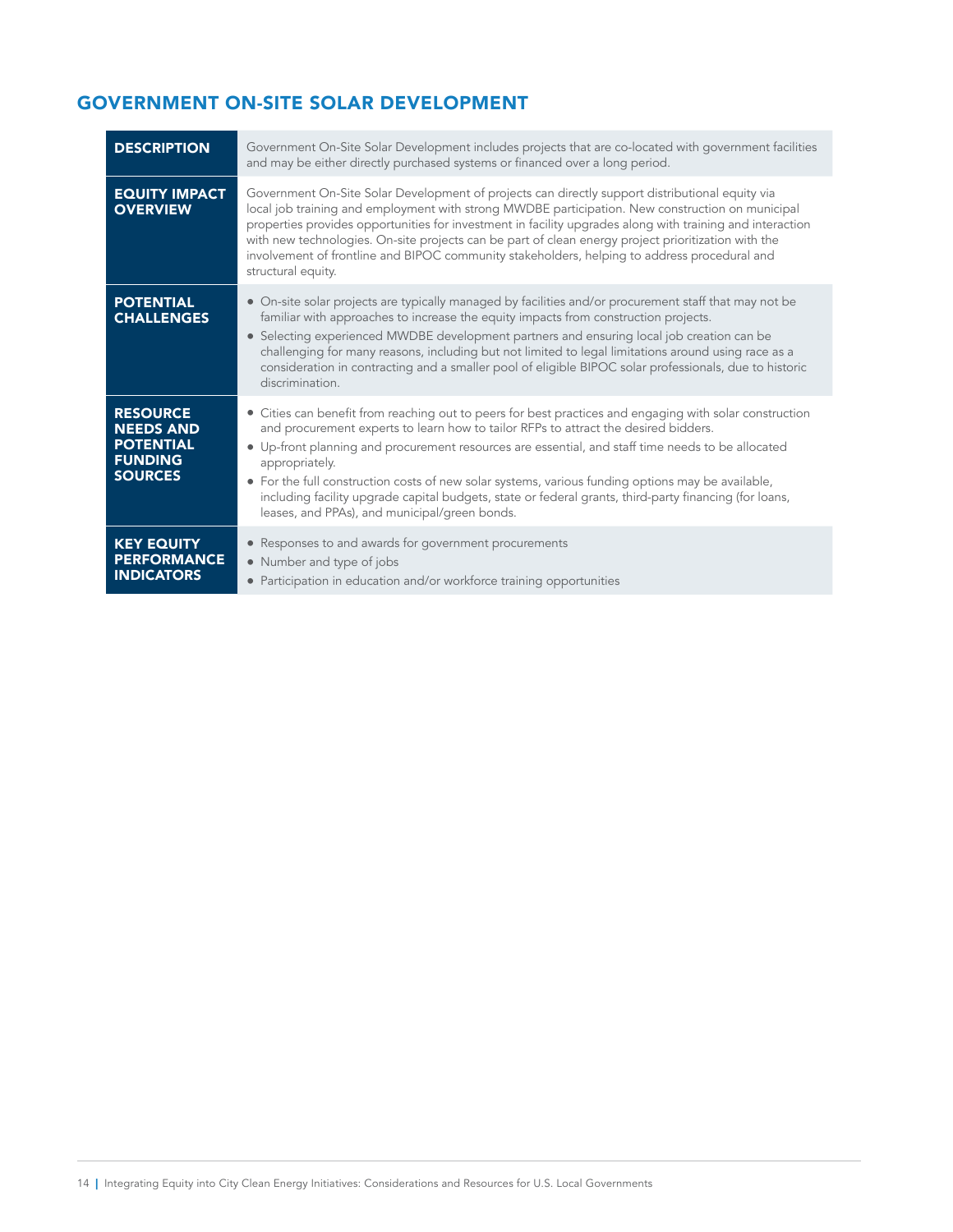## <span id="page-14-0"></span>CLEAN ENERGY PROJECTS

| <b>DESCRIPTION</b>                                                                          | Clean Energy Projects include any efforts to increase deployment of clean energy technologies (e.g.,<br>energy efficiency, electrification, demand response, battery storage, etc.) for residential homes and<br>businesses, but excluding solar-related technologies, which are covered separately on the following<br>page.                                                                                                                                                                                                                                                                                                                                                                                                                                                 |
|---------------------------------------------------------------------------------------------|-------------------------------------------------------------------------------------------------------------------------------------------------------------------------------------------------------------------------------------------------------------------------------------------------------------------------------------------------------------------------------------------------------------------------------------------------------------------------------------------------------------------------------------------------------------------------------------------------------------------------------------------------------------------------------------------------------------------------------------------------------------------------------|
| <b>EQUITY IMPACT</b><br><b>OVERVIEW</b>                                                     | Clean Energy Projects are often pursued during the implementation of Clean Energy Plans and can<br>provide significant opportunities for distributional and transgenerational equity. To address procedural<br>and structural equity in the community, cities must engage with frontline and BIPOC residents from<br>the beginning to understand their needs and craft appropriate project goals and prioritization. The<br>development and deployment approach must be designed collaboratively to ensure the benefits reach<br>frontline and BIPOC community segments and increase the likelihood of success with opportunities for<br>asset ownership and direct environmental benefits (distributional and transgenerational equity).                                     |
| <b>POTENTIAL</b><br><b>CHALLENGES</b>                                                       | • Identifying suitable project sites, viable funding options, and experienced partners are frequent<br>challenges during clean energy project development.<br>• City staff and community stakeholders may not be familiar with complex or new technologies,<br>operational characteristics, and the risks for deployment on a large scale. This can lead to missed<br>opportunities to creatively deploy technology in new ways to achieve community co-benefits.<br>• Many clean energy projects, especially those that involve tax incentives or rebate programs, have<br>benefited more affluent community members, so projects intended to support LMI and frontline and<br>BIPOC communities need to be tailored to meet these communities' unique challenges and needs. |
| <b>RESOURCE</b><br><b>NEEDS AND</b><br><b>POTENTIAL</b><br><b>FUNDING</b><br><b>SOURCES</b> | • Frontline and BIPOC community engagement from inception through completion is necessary, but it is<br>often overlooked and under-resourced.<br>• Projects need sources of funding, which can come from a variety of options, including state or<br>federal grants, utility programs or settlements, third-party financing (for loans, leases, and PPAs), and<br>municipal/green bonds.                                                                                                                                                                                                                                                                                                                                                                                      |
| <b>POTENTIAL</b><br><b>METRICS</b>                                                          | • Number of program participants<br>• Expenditure on infrastructure projects<br>• Savings per year per customer and as a percentage of utility costs<br>• Participation in education and/or workforce training opportunities<br>• Number and type of jobs<br>• Reduction in pollutants and sources, by type and location, and improvement in associated health<br>outcomes                                                                                                                                                                                                                                                                                                                                                                                                    |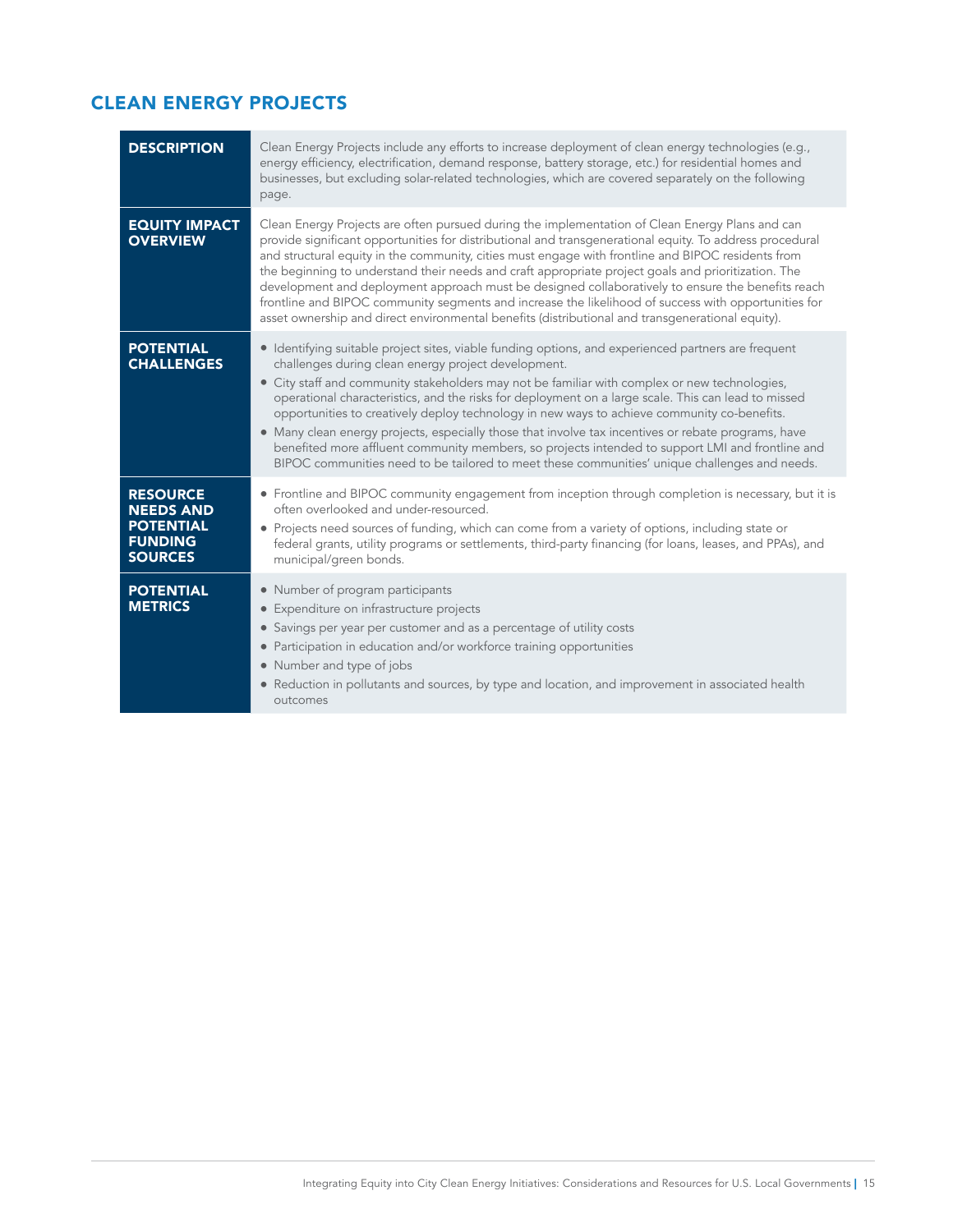# <span id="page-15-0"></span>RESIDENTIAL SOLAR PROGRAMS

| <b>DESCRIPTION</b>                                                                          | Residential Solar Programs include any effort to increase deployment of solar on residential homes,<br>including "Solarize" community bulk purchase campaigns, incentives, and special programs (but not<br>including Community Solar).                                                                                                                                                                                                                                                                                                                                                                                                                                                                                                                                                                                                                                                                                                                                                                                                                                 |
|---------------------------------------------------------------------------------------------|-------------------------------------------------------------------------------------------------------------------------------------------------------------------------------------------------------------------------------------------------------------------------------------------------------------------------------------------------------------------------------------------------------------------------------------------------------------------------------------------------------------------------------------------------------------------------------------------------------------------------------------------------------------------------------------------------------------------------------------------------------------------------------------------------------------------------------------------------------------------------------------------------------------------------------------------------------------------------------------------------------------------------------------------------------------------------|
| <b>EQUITY IMPACT</b><br><b>OVERVIEW</b>                                                     | Residential Solar Programs have high levels of direct engagement and impact on participating individuals<br>and can address distributional equity and transgenerational equity. Frontline and BIPOC communities<br>tend to live in older, less efficient housing and face higher energy burdens, so Residential Solar Programs<br>have the potential to make a significant impact when well-structured. <sup>21</sup> Procedural and structural equity<br>should be incorporated into the planning and program design phases. There may be a subset of frontline<br>and BIPOC community members who live in homes that cannot effectively participate (e.g. multifamily<br>housing, rented units, or homes with roofs unsuitable for hosting a solar array). To address these<br>concerns, Residential Solar Programs can be paired with Community Solar Programs to enable a broader<br>base of participation.                                                                                                                                                         |
| <b>POTENTIAL</b><br><b>CHALLENGES</b>                                                       | • Analysis of community demographic data, housing stock, and barriers to adoption are important<br>in tailoring program design for frontline and BIPOC community participation, but these are often<br>overlooked in favor of a budget-driven approach (e.g., allocating the available money on a first-come,<br>first-served basis rather than understanding communitywide needs then targeting outreach.)<br>• Frontline and BIPOC residents often face financial barriers to participating in and benefiting from<br>incentive or rebate-based Residential Solar Programs (e.g., limited access to credit, lower credit scores<br>and/or income, and limited tax equity). <sup>22</sup><br>• Frontline and BIPOC communities may have been the victims of predatory lending schemes, which<br>could result in hesitations around participating in programs that sound "too good to be true."<br>• Even controlling for income, frontline and BIPOC communities have lower uptake of solar and should<br>be prioritized for Residential Solar Programs. <sup>23</sup> |
| <b>RESOURCE</b><br><b>NEEDS AND</b><br><b>POTENTIAL</b><br><b>FUNDING</b><br><b>SOURCES</b> | • Cities need to understand barriers to frontline, BIPOC, and LMI participation in Residential Solar<br>Programs and develop programs to specifically address local barriers. Deep engagement with CBOs is<br>essential to success.<br>• Resources are needed for city staff and trusted local partners to conduct effective marketing and<br>outreach to increase awareness of and participation in programs.<br>• Funding sources are needed to provide program incentives and/or financing. Fully subsidizing<br>participation for LMI households may be needed to achieve the desired impacts.<br>• Potential funding sources include leveraging existing utility programs (often funded by state-approved<br>use of ratepayer funds), franchise agreements, settlements, green banks, community-based funding<br>programs, and state or federal grants.                                                                                                                                                                                                            |
| <b>KEY EQUITY</b><br><b>PERFORMANCE</b><br><b>INDICATORS</b>                                | • Renewable resources owned by local individuals and CBOs<br>• Savings per year per customer and as a percentage of utility costs<br>• Number of program participants<br>• Reduction in pollutants and sources, by type and location, and improvement in associated health<br>outcomes<br>• Expenditure on infrastructure projects<br>• Number and type of jobs<br>• Participation in education and/or workforce training opportunities                                                                                                                                                                                                                                                                                                                                                                                                                                                                                                                                                                                                                                 |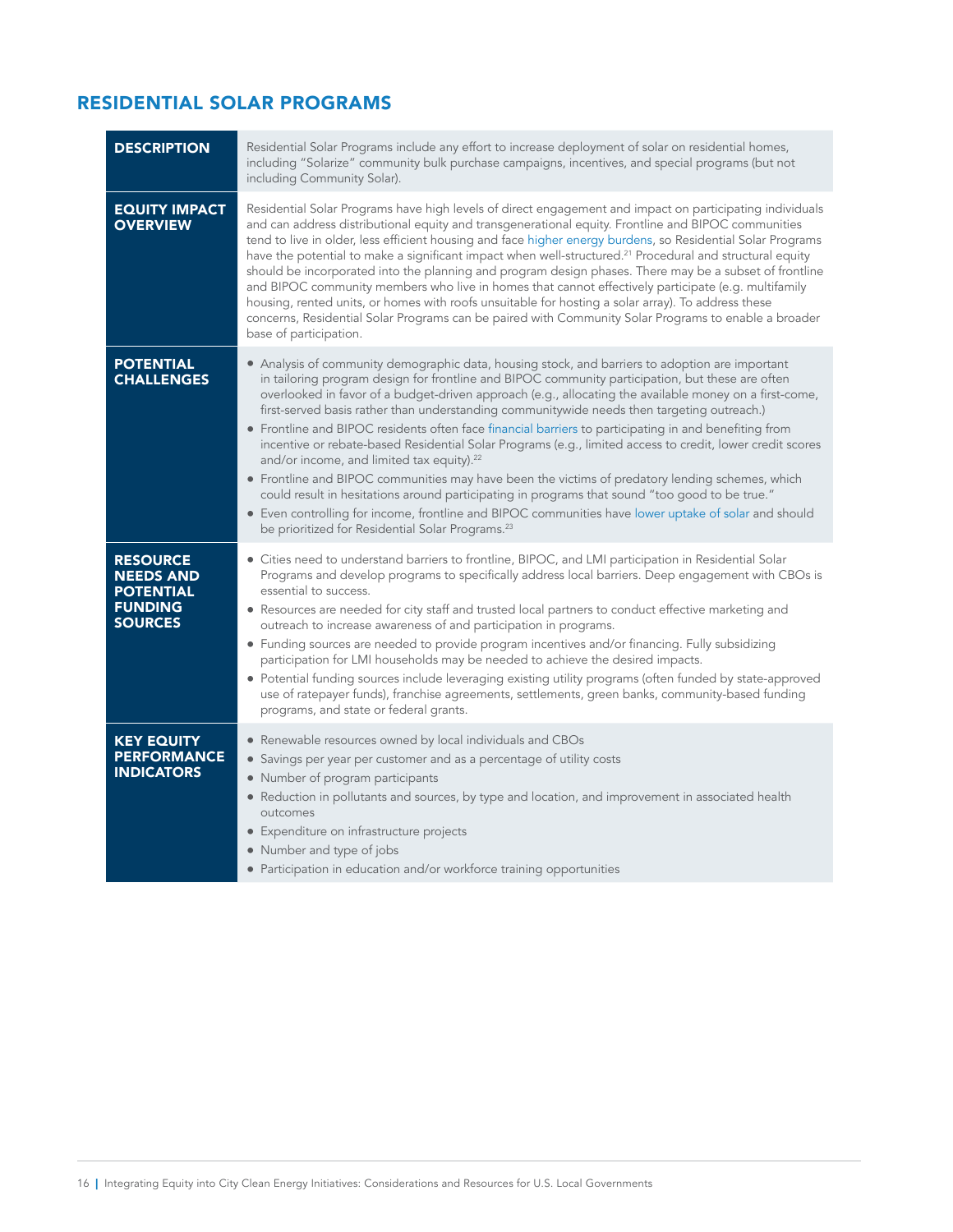# <span id="page-16-0"></span>COMMUNITY SOLAR PROGRAMS

| <b>DESCRIPTION</b>                                                                          | Community Solar Programs allow residents and businesses to subscribe to a solar installation located<br>within or nearby to their community and receive the renewable electricity generated. This type of<br>initiative includes any efforts to increase deployment of community solar systems (locally or regionally)<br>and encourage residents and businesses to subscribe (or purchase shares).                                                                                                                                                                                                                                                                                                                                                                                     |
|---------------------------------------------------------------------------------------------|-----------------------------------------------------------------------------------------------------------------------------------------------------------------------------------------------------------------------------------------------------------------------------------------------------------------------------------------------------------------------------------------------------------------------------------------------------------------------------------------------------------------------------------------------------------------------------------------------------------------------------------------------------------------------------------------------------------------------------------------------------------------------------------------|
| <b>EQUITY IMPACT</b><br><b>OVERVIEW</b>                                                     | Community Solar Programs overcome many LMI barriers to adoption in Residential Solar Programs,<br>such as a lower homeownership rate or limited access to credit, and thus can reach a larger segment<br>of frontline and BIPOC communities in most cities. Distributional equity benefits are realized primarily<br>by subscribers in the form of cost savings and access to a form of solar ownership. Structural equity<br>can be addressed with a collaborative, frontline and BIPOC community-driven approach to program<br>development and outreach efforts.                                                                                                                                                                                                                      |
| <b>POTENTIAL</b><br><b>CHALLENGES</b>                                                       | • Community solar projects require enabling legislation (e.g., virtual net metering) at the state level,<br>which means it is not an initiative available to all cities.<br>• Some community solar projects are developed in more remote regions outside city limits, which could<br>limit local job creation.<br>• Existing utility tariffs, regulatory structures, and cost-sharing methodologies can decrease potential<br>access to community solar programs.<br>• Participation in a community solar project may cost a premium, and there may be hidden fees<br>associated with joining or leaving.<br>• Members of the community may not own the asset if it is a utility-owned program, which will<br>potentially diminish both the benefits to residents and energy democracy. |
| <b>RESOURCE</b><br><b>NEEDS AND</b><br><b>POTENTIAL</b><br><b>FUNDING</b><br><b>SOURCES</b> | • Community solar program design can be complex. Effective policy and program design require<br>experienced partners and project developers.<br>• Outreach to and engagement of subscribers in frontline and BIPOC community segments requires an<br>informed and sustained effort by trusted CBOs and stakeholders.<br>• Potential funding sources for planning and outreach efforts can come from community solar<br>developers, utility programs, community development financial institutions (CDFIs), philanthropy, state<br>funds, and equity-based grant programs. Other innovative ways to reduce the costs of a system can<br>be implemented, such as monetizing shaded parking provided by a solar parking canopy. <sup>24</sup>                                              |
| <b>KEY EQUITY</b><br><b>PERFORMANCE</b><br><b>INDICATORS</b>                                | • Savings per year per customer and as a percentage of utility costs<br>• Number of program participants<br>• Participation in education and/or workforce training opportunities<br>• Expenditure on infrastructure projects<br>• Number and type of jobs<br>• Renewable resources owned by local individuals and CBOs                                                                                                                                                                                                                                                                                                                                                                                                                                                                  |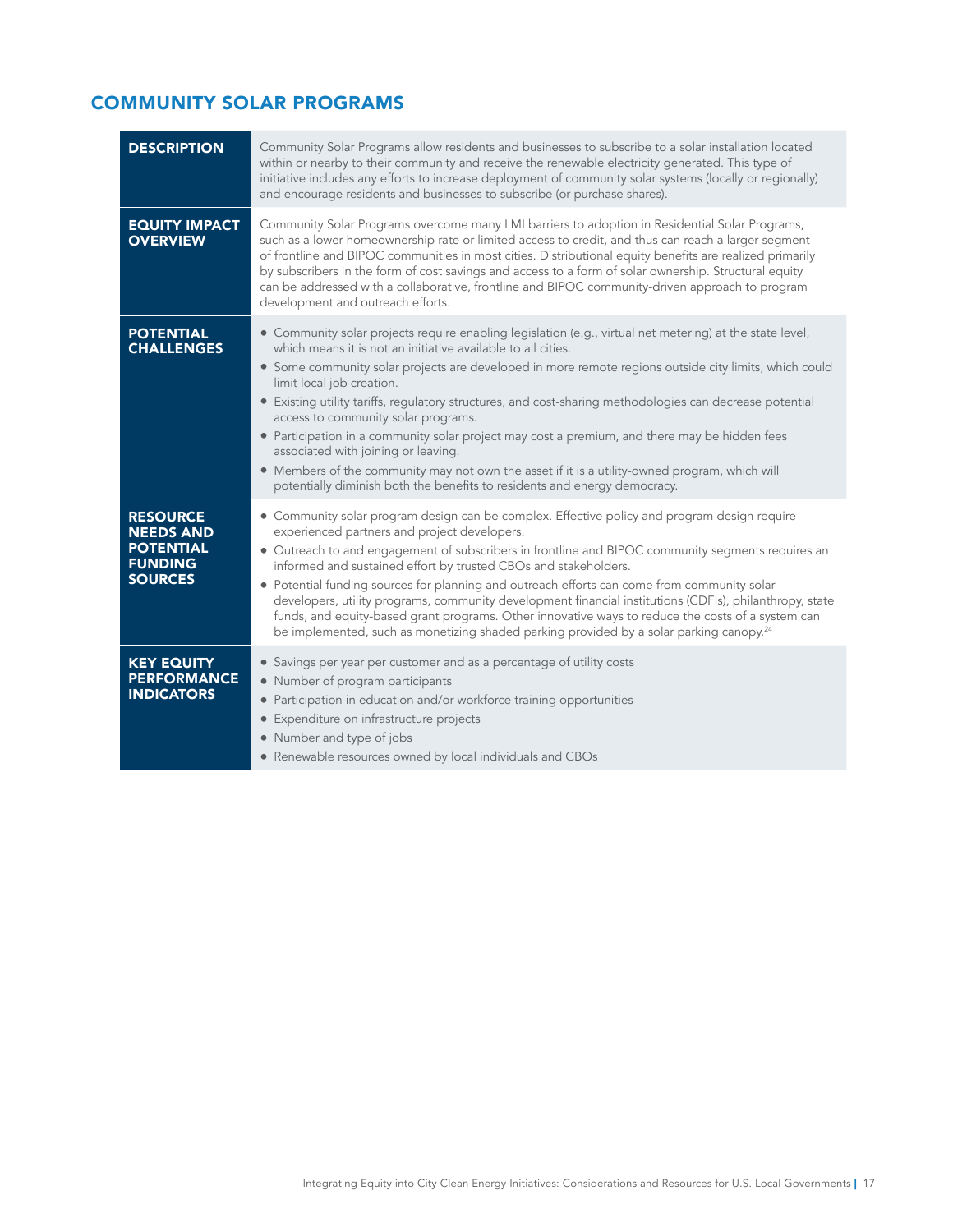# <span id="page-17-0"></span>SECTION 3 – TOOLS AND RESOURCES

City leaders are increasingly incorporating equity and inclusive frontline and BIPOC community participation into clean energy planning and program decisions. At each step along the way from initial discussions and prioritization through program implementation—there are opportunities to integrate equity and maximize community co-benefits to those who need them most. Cities

can leverage an increasing body of knowledge and community of practice to improve their focus on equity and accelerate progress.

Below is a selection of tools and resources for cities looking to integrate equity into clean energy initiatives, mapped alongside the step in the process when they might be most useful.

#### Table 3: Selected tools and resources for incorporating equity into city clean energy initiatives

| <b>STEPS TO INCORPORATE</b><br><b>EQUITY IN CITY CLEAN</b><br><b>ENERGY INITIATIVES</b>  | <b>SELECTED TOOLS AND RESOURCES</b>                                                                                                                                                                                                                                                                                                                                                                                                                           |
|------------------------------------------------------------------------------------------|---------------------------------------------------------------------------------------------------------------------------------------------------------------------------------------------------------------------------------------------------------------------------------------------------------------------------------------------------------------------------------------------------------------------------------------------------------------|
| Build city government capacity<br>to incorporate equity into clean<br>energy initiatives | • WRI article 3 Hurdles to Racial Justice in Clean Energy <sup>25</sup><br>• USDN Equity Foundations Training modules <sup>26</sup><br>• USDN report Equity in Sustainability <sup>27</sup><br>· USDN/Cadmus' Guidebook on Equitable Clean Energy Program Design for Local<br>Governments and Partners <sup>28</sup><br>• Initiative for Energy Justice's The Energy Justice Workbook <sup>29</sup>                                                           |
| Incorporate equity into climate<br>and energy planning                                   | • Greenlining Institute's Making Equity Real in Climate Adaptation and Community<br>Resilience Policies and Programs: A Guidebook 30<br>• WRI, Greenlink Analytics, and USDN's Broadly Beneficial Clean Energy Planning three-<br>part webinar training series <sup>31</sup><br>• American Planning Association's Planning for Equity Policy Guide <sup>32</sup><br>• USDN's Guide to Equitable, Community-Driven Climate Preparedness Planning <sup>33</sup> |
| Authentically include the<br>community in decision-making<br>and target-setting          | • USDN's From Community Engagement to Ownership <sup>34</sup><br>• Emerald Cities Collaborative's Energy Democracy Scorecard and Flipbook <sup>35</sup><br>• Greenlink Analytics' Process Guide for City-Community Collaboration <sup>36</sup><br>• Sierra Club's Shared Accountability Guide and Framework <sup>37</sup>                                                                                                                                     |
| Use data and analytics to support<br>the understanding of community<br>needs             | • The appendix of Sierra Club's Shared Accountability Guide <sup>38</sup><br>• The Center for Neighborhood Technology's H+T Index includes neighborhood-level<br>GHG emission estimates <sup>39</sup><br>· WRI/USDN/Greenlink Analytics' Broadly Beneficial Clean Energy Planning examples for<br>12 cities with calculator tools <sup>40</sup><br>• Greenlink Analytics' Equity Map (subscription required) <sup>41</sup>                                    |
| Develop indicators and set<br>targets with the community                                 | • Emerald Cities Collaborative's Energy Democracy Scorecard <sup>42</sup><br>• The Initiative for Energy Justice's Justice in 100 Metrics Report <sup>43</sup><br>• Sierra Club's Shared Accountability Guide <sup>44</sup><br>• American Council for an Energy-Efficient Economy' (ACEEE) Local Energy Self-Scoring<br>Too <sup>45</sup><br>• Zero Cities Project and Race Forward's Equity Assessment Tool <sup>46</sup>                                    |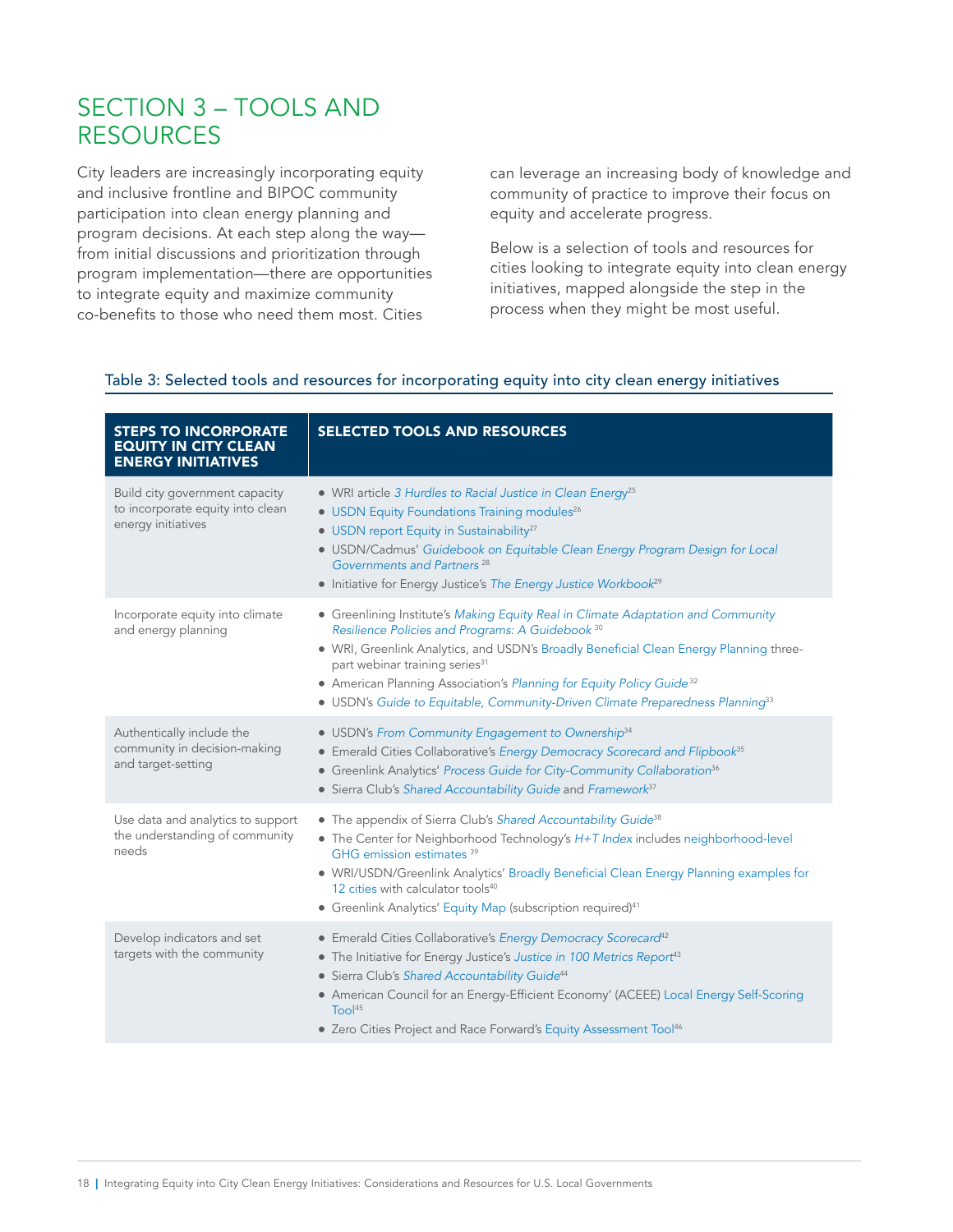#### Table 3: Selected tools and resources for incorporating equity into city clean energy initiatives (Cont.)

| <b>STEPS TO INCORPORATE</b><br><b>EQUITY IN CITY CLEAN</b><br><b>ENERGY INITIATIVES</b> | <b>SELECTED TOOLS AND RESOURCES</b>                                                                                                                                                                                                                                                                                                                                                                                                                                                                                                                                                                                                                                                                           |
|-----------------------------------------------------------------------------------------|---------------------------------------------------------------------------------------------------------------------------------------------------------------------------------------------------------------------------------------------------------------------------------------------------------------------------------------------------------------------------------------------------------------------------------------------------------------------------------------------------------------------------------------------------------------------------------------------------------------------------------------------------------------------------------------------------------------|
| Find others that are traveling<br>along the same path                                   | • Selected examples of Leading Equitable Clean Energy Initiatives <sup>47</sup><br>• Clean Energy States Alliance's Directory of State Low- and Moderate-Income Clean<br>Energy Programs <sup>48</sup><br>• Clean Energy States Alliance's Solar with Justice: Strategies for Powering Up Under-<br>Resourced Communities and Growing an Inclusive Solar Market <sup>49</sup><br>• Race Forward's Building the We: Healing Informed Governing for Racial Equity in Salinas <sup>50</sup><br>• USDN's listing of equity resources <sup>51</sup><br>• ACEEE's Energy Equity Initiative scorecards52<br>• National League of Cities' (NLC) Repository of City Racial Equity Policies and Decisions <sup>53</sup> |
| Use templates and tools for<br>equitable implementation                                 | • WRI/RMI's American Cities Climate Challenge Renewables Accelerator procurement<br>guidance with examples of how to include community benefits in renewables RFPs and<br>contracts <sup>54</sup><br>• Yale Environment360 articles on energy equity and solar power for low-income<br>communities <sup>55</sup>                                                                                                                                                                                                                                                                                                                                                                                              |
| Maintain focus on equity goals in<br>program implementation                             | • Emerald Cities Collaborative resources to ensure that minority businesses are<br>beneficiaries of clean energy projects <sup>56</sup>                                                                                                                                                                                                                                                                                                                                                                                                                                                                                                                                                                       |
| Identify partners and potential<br>funding sources                                      | • WRI/RMI American Cities Climate Challenge Renewables Accelerator Federal Funding<br>Opportunities for Local Decarbonization (FFOLD) tool <sup>57</sup><br>• U.S. Department of Energy's Environmental Justice resources <sup>58</sup><br>• B-Corp Climate Justice resources <sup>59</sup><br>• Rockefeller Foundation commitments <sup>60</sup>                                                                                                                                                                                                                                                                                                                                                             |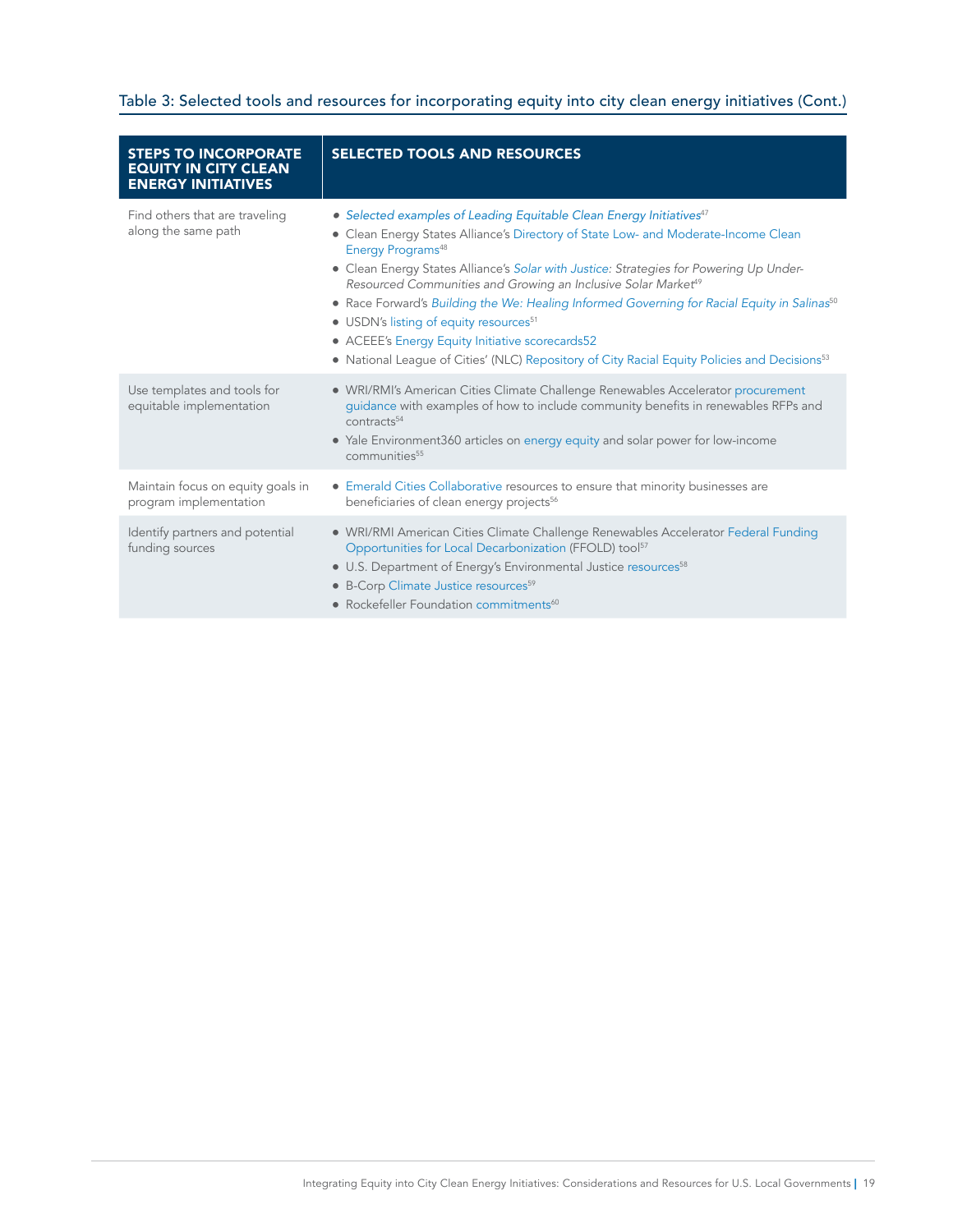## <span id="page-19-0"></span>**ENDNOTES**

- 1 "Committed," Sierra Club, accessed September 2021, [https://www.sierraclub.org/ready-for-100/](https://www.sierraclub.org/ready-for-100/commitments) [commitments;](https://www.sierraclub.org/ready-for-100/commitments) "Repository of City Racial Equity Policies and Decisions", National League of Cities, accessed September 2021, [https://www.nlc.org/resource/](https://www.nlc.org/resource/repository-of-city-racial-equity-policies-and-decisions/) [repository-of-city-racial-equity-policies-and-decisions/](https://www.nlc.org/resource/repository-of-city-racial-equity-policies-and-decisions/)
- 2 "Climate Change and Social Vulnerability in the United States: A Focus on Six Impacts," U.S. Environmental Protection Agency, September 2021, [www.epa.gov/cira/](http://www.epa.gov/cira/social-vulnerability-report) [social-vulnerability-report](http://www.epa.gov/cira/social-vulnerability-report)
- 3 Jeremy Hsu, "Solar Power's Benefits Don't Shine Equally on Everyone," Scientific American, April 4, 2019, [https://www.scientificamerican.com/article/](https://www.scientificamerican.com/article/solar-powers-benefits-dont-shine-equally-on-everyone/) [solar-powers-benefits-dont-shine-equally-on-everyone/](https://www.scientificamerican.com/article/solar-powers-benefits-dont-shine-equally-on-everyone/)
- 4 "Clean Energy DC: The District of Columbia Climate and Energy Action Plan," Government of the District of Columbia, August 2018, [https://doee.dc.gov/sites/](https://doee.dc.gov/sites/default/files/dc/sites/ddoe/page_content/attachments/Clean%20Energy%20DC%20-%20Full%20Report_0.pdf) [default/files/dc/sites/ddoe/page\\_content/attachments/](https://doee.dc.gov/sites/default/files/dc/sites/ddoe/page_content/attachments/Clean%20Energy%20DC%20-%20Full%20Report_0.pdf) [Clean%20Energy%20DC%20-%20Full%20Report\\_0.pdf](https://doee.dc.gov/sites/default/files/dc/sites/ddoe/page_content/attachments/Clean%20Energy%20DC%20-%20Full%20Report_0.pdf)
- 5 "A²Zero Carbon Neutrality Plan," City of Ann Arbor, Michigan, April 2020, [https://www.a2gov.org/](https://www.a2gov.org/departments/sustainability/Documents/A2Zero%20Climate%20Action%20Plan%20_3.0.pdf) [departments/sustainability/Documents/A2Zero%20](https://www.a2gov.org/departments/sustainability/Documents/A2Zero%20Climate%20Action%20Plan%20_3.0.pdf) [Climate%20Action%20Plan%20\\_3.0.pdf](https://www.a2gov.org/departments/sustainability/Documents/A2Zero%20Climate%20Action%20Plan%20_3.0.pdf)
- 6 "2020 Austin Climate Equity Plan," Office of Sustainability, City of Austin, Texas, September 2020, [http://www.austintexas.gov/edims/](http://www.austintexas.gov/edims/document.cfm?id=347852) [document.cfm?id=347852](http://www.austintexas.gov/edims/document.cfm?id=347852)
- 7 "Portland Clean Energy Community Benefits Fund (PCEF)," City of Portland, Oregon, Accessed September 2021,<https://www.portland.gov/bps/cleanenergy>
- 8 "Cincinnati to Construct Nation's Largest City-Led Solar Project," Office of the Mayor, City of Cincinnati, Ohio, November 21, 2019, [https://www.cincinnati-oh.gov/](https://www.cincinnati-oh.gov/mayor/news/cincinnati-to-construct-nation-s-largest-city-led-solar-project/) [mayor/news/cincinnati-to-construct-nation-s-largest](https://www.cincinnati-oh.gov/mayor/news/cincinnati-to-construct-nation-s-largest-city-led-solar-project/)[city-led-solar-project/](https://www.cincinnati-oh.gov/mayor/news/cincinnati-to-construct-nation-s-largest-city-led-solar-project/)
- 9 "City of Chicago Announces \$200 Million RFP For Renewable Energy Supplier for All City-Owned Buildings," Mayor's Press Office, City of Chicago, Illinois, September 2, 2020, [https://www.chicago.gov/](https://www.chicago.gov/city/en/depts/mayor/press_room/press_releases/2020/september/RenewableEnergyRFP.html) [city/en/depts/mayor/press\\_room/press\\_releases/2020/](https://www.chicago.gov/city/en/depts/mayor/press_room/press_releases/2020/september/RenewableEnergyRFP.html) [september/RenewableEnergyRFP.html](https://www.chicago.gov/city/en/depts/mayor/press_room/press_releases/2020/september/RenewableEnergyRFP.html)
- 10 "Localizing Buffalo's Renewable Energy Future," UB Sustainability, University at Buffalo, accessed September 2021, [buffalo.edu/sustainability/SustainabilitySpots/](http://buffalo.edu/sustainability/SustainabilitySpots/Energy/localizing-buffalo-s-renewable-energy-future.html) [Energy/localizing-buffalo-s-renewable](http://buffalo.edu/sustainability/SustainabilitySpots/Energy/localizing-buffalo-s-renewable-energy-future.html)[energy-future.html](http://buffalo.edu/sustainability/SustainabilitySpots/Energy/localizing-buffalo-s-renewable-energy-future.html)
- 11 "Vistra Announces Expansion of Previously Announced Oakland Battery Energy Storage Facility," East Bay Community Energy, April 15, 2020, [https://ebce.](https://ebce.org/news-and-events/vistra-announces-expansion-of-previously-announced-oakland-battery-energy-storage-facility/) [org/news-and-events/vistra-announces-expansion](https://ebce.org/news-and-events/vistra-announces-expansion-of-previously-announced-oakland-battery-energy-storage-facility/)[of-previously-announced-oakland-battery-energy](https://ebce.org/news-and-events/vistra-announces-expansion-of-previously-announced-oakland-battery-energy-storage-facility/)[storage-facility/](https://ebce.org/news-and-events/vistra-announces-expansion-of-previously-announced-oakland-battery-energy-storage-facility/)
- 12 "ACCESSolar: Community Solar Gardens at NYCHA," New York City Housing Authority, accessed September 2021, [https://www1.nyc.gov/site/nycha/about/](https://www1.nyc.gov/site/nycha/about/accessolar.page) [accessolar.page](https://www1.nyc.gov/site/nycha/about/accessolar.page)
- 13 "Solar For All Program," Connecticut Green Bank, accessed September 2021, [https://www.ctgreenbank.](https://www.ctgreenbank.com/solarforall/) [com/solarforall/](https://www.ctgreenbank.com/solarforall/)
- 14 "Solar For All," Department of Energy and Environment, Government of the District of Columbia, accessed September 2021, <https://doee.dc.gov/node/1226501>
- 15 "Solar For All," New York State Energy Research and Development Authority, accessed September 2021, [https://www.nyserda.ny.gov/All-Programs/](https://www.nyserda.ny.gov/All-Programs/Programs/NY-Sun/Solar-for-Your-Home/Community-Solar/Solar-for-All) [Programs/NY-Sun/Solar-for-Your-Home/](https://www.nyserda.ny.gov/All-Programs/Programs/NY-Sun/Solar-for-Your-Home/Community-Solar/Solar-for-All) [Community-Solar/Solar-for-All](https://www.nyserda.ny.gov/All-Programs/Programs/NY-Sun/Solar-for-Your-Home/Community-Solar/Solar-for-All)
- 16 "Climate Change and Social Vulnerability in the United States: A Focus on Six Impacts," U.S. Environmental Protection Agency, September 2021, [www.epa.gov/cira/](http://www.epa.gov/cira/social-vulnerability-report) [social-vulnerability-report](http://www.epa.gov/cira/social-vulnerability-report)
- 17 Angela Park, "Equity in Sustainability: An Equity Scan of Local Government Sustainability Programs," Urban Sustainability Directors Network, September 2014, [https://www.usdn.org/uploads/cms/documents/usdn\\_](https://www.usdn.org/uploads/cms/documents/usdn_equity_scan_sept_2014_final.pdf) [equity\\_scan\\_sept\\_2014\\_final.pdf](https://www.usdn.org/uploads/cms/documents/usdn_equity_scan_sept_2014_final.pdf); Sona Mohnot, Jordyn Bishop, and Alvaro Sanchez, "Making Equity Real in Climate Adaptation and Community Resilience Policies and Programs: A Guidebook," The Greenlining Institute, August 2019, [https://greenlining.org/wp-content/](https://greenlining.org/wp-content/uploads/2019/08/Making-Equity-Real-in-Climate-Adaption-and-Community-Resilience-Policies-and-Programs-A-Guidebook-1.pdf) [uploads/2019/08/Making-Equity-Real-in-Climate-](https://greenlining.org/wp-content/uploads/2019/08/Making-Equity-Real-in-Climate-Adaption-and-Community-Resilience-Policies-and-Programs-A-Guidebook-1.pdf)[Adaption-and-Community-Resilience-Policies-and-](https://greenlining.org/wp-content/uploads/2019/08/Making-Equity-Real-in-Climate-Adaption-and-Community-Resilience-Policies-and-Programs-A-Guidebook-1.pdf)[Programs-A-Guidebook-1.pdf](https://greenlining.org/wp-content/uploads/2019/08/Making-Equity-Real-in-Climate-Adaption-and-Community-Resilience-Policies-and-Programs-A-Guidebook-1.pdf)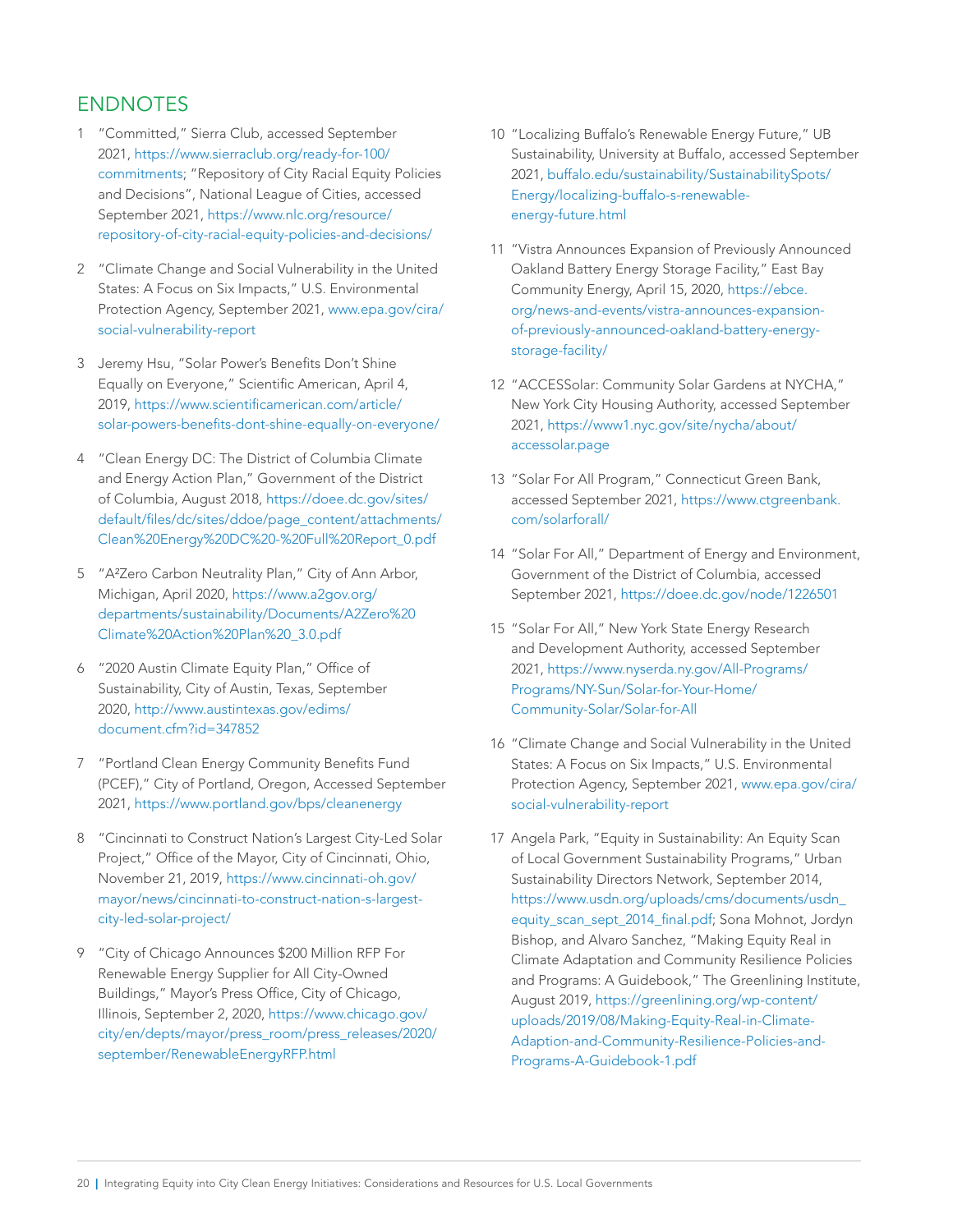- 18 "Clean Energy DC: The District of Columbia Climate and Energy Action Plan," Government of the District of Columbia, August 2018, [https://doee.dc.gov/sites/](https://doee.dc.gov/sites/default/files/dc/sites/ddoe/page_content/attachments/Clean%20Energy%20DC%20-%20Full%20Report_0.pdf) [default/files/dc/sites/ddoe/page\\_content/attachments/](https://doee.dc.gov/sites/default/files/dc/sites/ddoe/page_content/attachments/Clean%20Energy%20DC%20-%20Full%20Report_0.pdf) [Clean%20Energy%20DC%20-%20Full%20Report\\_0.pdf](https://doee.dc.gov/sites/default/files/dc/sites/ddoe/page_content/attachments/Clean%20Energy%20DC%20-%20Full%20Report_0.pdf)
- 19 "Solar For All," Department of Energy and Environment, Government of the District of Columbia, accessed September 2021,<https://doee.dc.gov/node/1226501>
- 20 "Building the High Road," COWS, University of Wisconsin, accessed September 2021,<https://cows.org/>
- 21 Ariel Drehobl, Lauren Ross, and Roxana Ayala, "How High Are Household Energy Burdens? An Assessment of National and Metropolitan Energy Burden across the United States," American Council for an Energy-Efficient Economy, September 2020, [https://www.aceee.org/](https://www.aceee.org/research-report/u2006) [research-report/u2006](https://www.aceee.org/research-report/u2006)
- 22 Lacey Shaver and Ryan Shea, "Solarize Campaigns: Helping Communities of Color Access Rooftop Solar," RMI, July 28, 2020, [https://rmi.org/solarize-campaigns](https://rmi.org/solarize-campaigns-helping-communities-of-color-access-rooftop-solar/)[helping-communities-of-color-access-rooftop-solar/](https://rmi.org/solarize-campaigns-helping-communities-of-color-access-rooftop-solar/)
- 23 Jeremy Hsu, "Solar Power's Benefits Don't Shine Equally on Everyone," Scientific American, April 4, 2019, [https://www.scientificamerican.com/article/](https://www.scientificamerican.com/article/solar-powers-benefits-dont-shine-equally-on-everyone/) [solar-powers-benefits-dont-shine-equally-on-everyone/](https://www.scientificamerican.com/article/solar-powers-benefits-dont-shine-equally-on-everyone/)
- 24 Dr. Cris Eugster, "CPS Energy Solar Programs Overview," CPS Energy, February 1, 2020, [https://](https://txses.org/wp-content/uploads/2020/02/AM-CPS-SolarPrograms.pdf) [txses.org/wp-content/uploads/2020/02/AM-CPS-](https://txses.org/wp-content/uploads/2020/02/AM-CPS-SolarPrograms.pdf)[SolarPrograms.pdf](https://txses.org/wp-content/uploads/2020/02/AM-CPS-SolarPrograms.pdf)
- 25 Ted Wong, et al., "3 Hurdles to Racial Justice in Clean Energy – and 3 Ways U.S. Cities Can Overcome Them," World Resources Institute, September 2, 2020, [https://](https://www.wri.org/insights/3-hurdles-racial-justice-clean-energy-and-3-ways-us-cities-can-overcome-them) [www.wri.org/insights/3-hurdles-racial-justice-clean](https://www.wri.org/insights/3-hurdles-racial-justice-clean-energy-and-3-ways-us-cities-can-overcome-them)[energy-and-3-ways-us-cities-can-overcome-them](https://www.wri.org/insights/3-hurdles-racial-justice-clean-energy-and-3-ways-us-cities-can-overcome-them)
- 26 "Equity Foundations Training," Urban Sustainability Directors Network, accessed September 2021, [https://](https://www.usdn.org/equity-foundations-training.html) [www.usdn.org/equity-foundations-training.html](https://www.usdn.org/equity-foundations-training.html)
- 27 Angela Park, "Equity in Sustainability: An Equity Scan of Local Government Sustainability Programs," Urban Sustainability Directors Network, September 2014, [https://www.usdn.org/uploads/cms/documents/usdn\\_](https://www.usdn.org/uploads/cms/documents/usdn_equity_scan_sept_2014_final.pdf) [equity\\_scan\\_sept\\_2014\\_final.pdf](https://www.usdn.org/uploads/cms/documents/usdn_equity_scan_sept_2014_final.pdf)
- 28 Julie Curti, Farrah Andersen, and Kathryn Wright, "A Guidebook on Equitable Clean Energy Program Design for Local Governments and Partners," The Cadmus Group and Urban Sustainability Directors Network, September 2018, [https://cadmusgroup.com/](https://cadmusgroup.com/wp-content/uploads/2018/09/Cadmus-USDN-Equitable-Clean-Energy-Guidebook.pdf?hsCtaTracking=e6fb884f-79d2-4cf9-ba28-63c8d5b64bc5%7C0271547b-346d-49a4-83f5-186b13702d8d) [wp-content/uploads/2018/09/Cadmus-USDN-Equitable-](https://cadmusgroup.com/wp-content/uploads/2018/09/Cadmus-USDN-Equitable-Clean-Energy-Guidebook.pdf?hsCtaTracking=e6fb884f-79d2-4cf9-ba28-63c8d5b64bc5%7C0271547b-346d-49a4-83f5-186b13702d8d)[Clean-Energy-Guidebook.pdf?hsCtaTracking=e6fb884f-](https://cadmusgroup.com/wp-content/uploads/2018/09/Cadmus-USDN-Equitable-Clean-Energy-Guidebook.pdf?hsCtaTracking=e6fb884f-79d2-4cf9-ba28-63c8d5b64bc5%7C0271547b-346d-49a4-83f5-186b13702d8d)[79d2-4cf9-ba28-63c8d5b64bc5%7C0271547b-346d-](https://cadmusgroup.com/wp-content/uploads/2018/09/Cadmus-USDN-Equitable-Clean-Energy-Guidebook.pdf?hsCtaTracking=e6fb884f-79d2-4cf9-ba28-63c8d5b64bc5%7C0271547b-346d-49a4-83f5-186b13702d8d)[49a4-83f5-186b13702d8d](https://cadmusgroup.com/wp-content/uploads/2018/09/Cadmus-USDN-Equitable-Clean-Energy-Guidebook.pdf?hsCtaTracking=e6fb884f-79d2-4cf9-ba28-63c8d5b64bc5%7C0271547b-346d-49a4-83f5-186b13702d8d)
- 29 Shalanda Baker, Subin DeVar and Shiva Prakash, "The Energy Justice Workbook," Initiative for Energy Justice, December 2019, [https://iejusa.org/](https://iejusa.org/wp-content/uploads/2019/12/The-Energy-Justice-Workbook-2019-web.pdf) [wp-content/uploads/2019/12/The-Energy-Justice-](https://iejusa.org/wp-content/uploads/2019/12/The-Energy-Justice-Workbook-2019-web.pdf)[Workbook-2019-web.pdf](https://iejusa.org/wp-content/uploads/2019/12/The-Energy-Justice-Workbook-2019-web.pdf)
- 30 Sona Mohnot, Jordyn Bishop, and Alvaro Sanchez, "Making Equity Real in Climate Adaptation and Community Resilience Policies and Programs: A Guidebook," The Greenlining Institute, August 2019, [https://greenlining.org/wp-content/uploads/2019/08/](https://greenlining.org/wp-content/uploads/2019/08/Making-Equity-Real-in-Climate-Adaption-and-Community-Resilience-Policies-and-Programs-A-Guidebook-1.pdf) [Making-Equity-Real-in-Climate-Adaption-and-](https://greenlining.org/wp-content/uploads/2019/08/Making-Equity-Real-in-Climate-Adaption-and-Community-Resilience-Policies-and-Programs-A-Guidebook-1.pdf)[Community-Resilience-Policies-and-Programs-A-](https://greenlining.org/wp-content/uploads/2019/08/Making-Equity-Real-in-Climate-Adaption-and-Community-Resilience-Policies-and-Programs-A-Guidebook-1.pdf)[Guidebook-1.pdf](https://greenlining.org/wp-content/uploads/2019/08/Making-Equity-Real-in-Climate-Adaption-and-Community-Resilience-Policies-and-Programs-A-Guidebook-1.pdf)
- 31 "Equitable Clean Energy Planning," World Resources Institute, accessed September 2021, [https://www.wri.](https://www.wri.org/initiatives/equitable-clean-energy-planning) [org/initiatives/equitable-clean-energy-planning](https://www.wri.org/initiatives/equitable-clean-energy-planning)
- 32 Lynn Ross, et al., "Planning for Equity Policy Guide," American Planning Association, May 2019, [https://](https://planning-org-uploaded-media.s3.amazonaws.com/publication/download_pdf/Planning-for-Equity-Policy-Guide-rev.pdf) [planning-org-uploaded-media.s3.amazonaws.com/](https://planning-org-uploaded-media.s3.amazonaws.com/publication/download_pdf/Planning-for-Equity-Policy-Guide-rev.pdf) [publication/download\\_pdf/Planning-for-Equity-](https://planning-org-uploaded-media.s3.amazonaws.com/publication/download_pdf/Planning-for-Equity-Policy-Guide-rev.pdf)[Policy-Guide-rev.pdf](https://planning-org-uploaded-media.s3.amazonaws.com/publication/download_pdf/Planning-for-Equity-Policy-Guide-rev.pdf)
- 33 Tina Yuen, et al., "Guide to Equitable, Community-Driven Climate Preparedness Planning," Urban Sustainability Directors Network, May 2017, [https://](https://www.usdn.org/uploads/cms/documents/usdn_guide_to_equitable_community-driven_climate_preparedness-_high_res.pdf) [www.usdn.org/uploads/cms/documents/usdn\\_](https://www.usdn.org/uploads/cms/documents/usdn_guide_to_equitable_community-driven_climate_preparedness-_high_res.pdf) quide to equitable community-driven climate [preparedness-\\_high\\_res.pdf](https://www.usdn.org/uploads/cms/documents/usdn_guide_to_equitable_community-driven_climate_preparedness-_high_res.pdf)
- 34 "From Community Engagement to Ownership Tools for the Field with Case Studies of Four Municipal Community-Driven Environmental & Racial Equity Committees," Urban Sustainability Directors Network, et al., [https://www.usdn.org/uploads/cms/documents/](https://www.usdn.org/uploads/cms/documents/community_engagement_to_ownership_-_tools_and_case_studies_final.pdf) [community\\_engagement\\_to\\_ownership\\_-\\_tools\\_and\\_](https://www.usdn.org/uploads/cms/documents/community_engagement_to_ownership_-_tools_and_case_studies_final.pdf) [case\\_studies\\_final.pdf](https://www.usdn.org/uploads/cms/documents/community_engagement_to_ownership_-_tools_and_case_studies_final.pdf)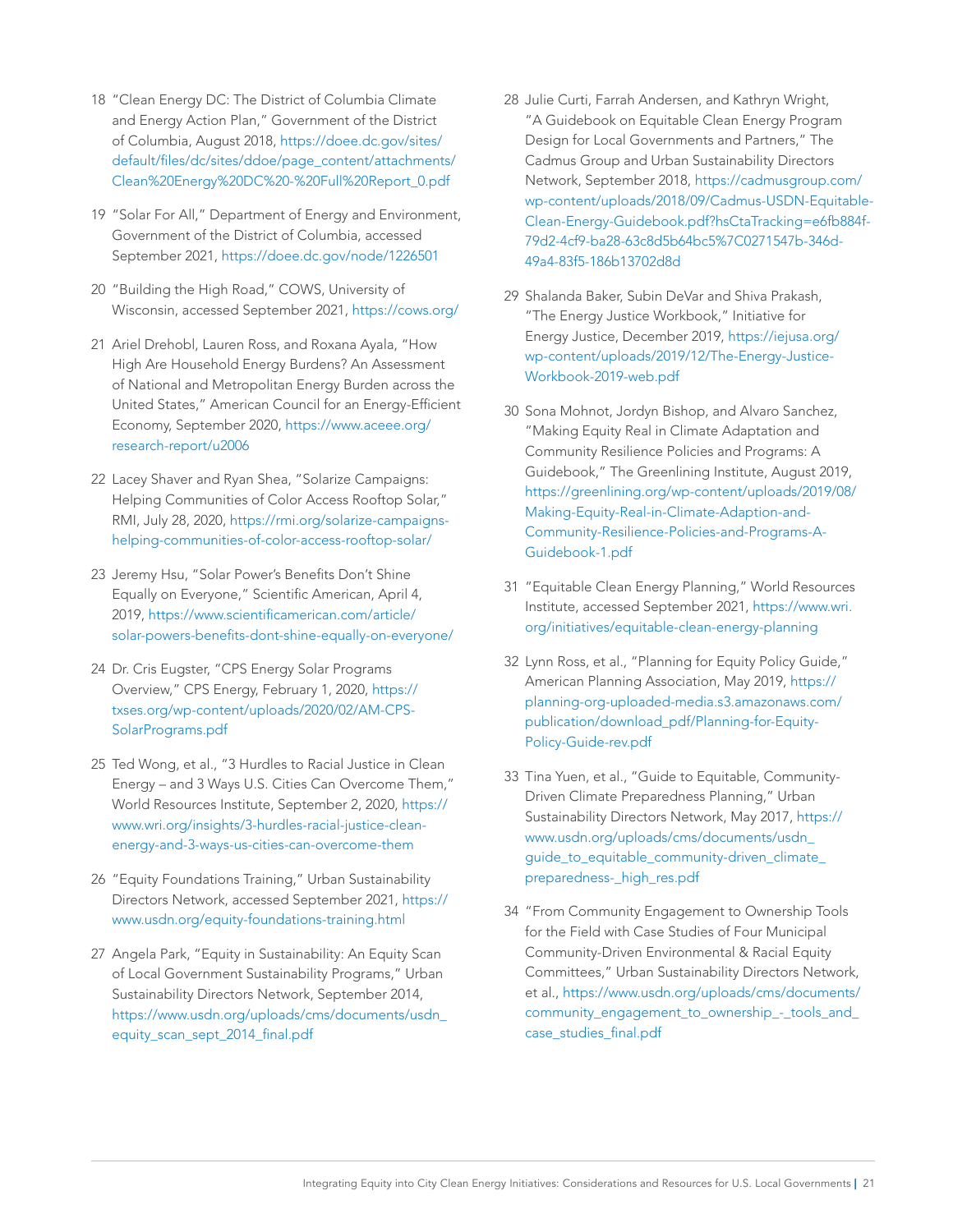- 35 "Energy Democracy Scorecard & Flipbook," Emerald Cities Collaborative, et al., February 3, 2020, [https://weown.it/resource/](https://weown.it/resource/energy-democracy-scorecard-flipbook) [energy-democracy-scorecard-flipbook](https://weown.it/resource/energy-democracy-scorecard-flipbook)
- 36 Rosa González and Minna Toloui, "Process Guide for City-Community Collaboration," April 2021, [https://](https://www.equitymap.org/process-guide) [www.equitymap.org/process-guide](https://www.equitymap.org/process-guide)
- 37 Kelly Lynch, et al., "Shared Accountability Guide," December 2020, [https://drive.google.com/file/](https://drive.google.com/file/d/1x9lZ5bNijx7QbPmv8qSYzwpk-hYJdtuv/view) [d/1x9lZ5bNijx7QbPmv8qSYzwpk-hYJdtuv/view](https://drive.google.com/file/d/1x9lZ5bNijx7QbPmv8qSYzwpk-hYJdtuv/view); Kelly Lynch, et al., "Shared Accountability Framework," December 2020, [https://drive.google.com/file/d/1Ht8uX](https://drive.google.com/file/d/1Ht8uXYXAhSXBUlsUTRcnkFa8cUwxHqHN/view) [YXAhSXBUlsUTRcnkFa8cUwxHqHN/view](https://drive.google.com/file/d/1Ht8uXYXAhSXBUlsUTRcnkFa8cUwxHqHN/view)
- 38 Kelly Lynch, et al., "Shared Accountability Guide," December 2020, [https://drive.google.com/file/d/1x9lZ5](https://drive.google.com/file/d/1x9lZ5bNijx7QbPmv8qSYzwpk-hYJdtuv/view) [bNijx7QbPmv8qSYzwpk-hYJdtuv/view](https://drive.google.com/file/d/1x9lZ5bNijx7QbPmv8qSYzwpk-hYJdtuv/view)
- 39 "H+T Affordability Index," Center for Neighborhood Technology, accessed September 2021, [https://](https://htaindex.cnt.org/map/) [htaindex.cnt.org/map/](https://htaindex.cnt.org/map/)
- 40 "City Energy Equity Maps and Energy Pathway Calculators," Greenlink Analytics, Urban Sustainability Directors Network and World Resources Institute, July 2020, [https://files.wri.org/s3fs-public/uploads/broadly](https://files.wri.org/s3fs-public/uploads/broadly-beneficial-clean-energy-planning-maps-calculators.pdf)[beneficial-clean-energy-planning-maps-calculators.pdf](https://files.wri.org/s3fs-public/uploads/broadly-beneficial-clean-energy-planning-maps-calculators.pdf)
- 41 "Greenlink Equity Map," Greenlink Analytics, accessed September 2021,<https://www.equitymap.org/>
- 42 "Energy Democracy Scorecard," Emerald Cities Collaborative, et al., accessed September 2021, [https://](https://emeraldcities.org/wp-content/uploads/2021/04/FINAL_Scorecard.pdf) [emeraldcities.org/wp-content/uploads/2021/04/](https://emeraldcities.org/wp-content/uploads/2021/04/FINAL_Scorecard.pdf) [FINAL\\_Scorecard.pdf](https://emeraldcities.org/wp-content/uploads/2021/04/FINAL_Scorecard.pdf)
- 43 Talia Lanckton and Subin DeVar, "Justice in 100 Metrics Report," Initiative for Energy Justice, January 2021, [https://iejusa.org/wp-content/uploads/2021/03/Justice](https://iejusa.org/wp-content/uploads/2021/03/Justice-in-100-Metrics-2021.pdf)[in-100-Metrics-2021.pdf](https://iejusa.org/wp-content/uploads/2021/03/Justice-in-100-Metrics-2021.pdf)
- 44 Kelly Lynch, et al., "Shared Accountability Guide," December 2020, [https://drive.google.com/file/d/1x9lZ5](https://drive.google.com/file/d/1x9lZ5bNijx7QbPmv8qSYzwpk-hYJdtuv/view) [bNijx7QbPmv8qSYzwpk-hYJdtuv/view](https://drive.google.com/file/d/1x9lZ5bNijx7QbPmv8qSYzwpk-hYJdtuv/view)
- 45 Kate Tanabe, et al., "Local Clean Energy Self-Scoring Tool, Version 5.0," American Council for an Energy-Efficient Economy, January 2021, [https://www.aceee.org/toolkit/2021/01/](https://www.aceee.org/toolkit/2021/01/local-clean-energy-self-scoring-tool-version-50) [local-clean-energy-self-scoring-tool-version-50](https://www.aceee.org/toolkit/2021/01/local-clean-energy-self-scoring-tool-version-50)
- 46 "Equity Assessment Tool," Race Forward and Center for Social Inclusion, 2018, [https://www.michigan.gov/](https://www.michigan.gov/documents/mpsc_old/Equity_Assessment_Tool_FINAL_1-17-19_681345_7.pdf) documents/mpsc\_old/Equity\_Assessment\_Tool [FINAL\\_1-17-19\\_681345\\_7.pdf](https://www.michigan.gov/documents/mpsc_old/Equity_Assessment_Tool_FINAL_1-17-19_681345_7.pdf)
- 47 "Selected Examples of Leading Equitable Clean Energy Initiatives," American Cities Climate Challenge Renewables Accelerator, December 2021, [https://](https://cityrenewables.org/resources/selected-examples-of-leading-equitable-clean-energy-initiatives) [cityrenewables.org/resources/selected-examples-of](https://cityrenewables.org/resources/selected-examples-of-leading-equitable-clean-energy-initiatives)[leading-equitable-clean-energy-initiatives](https://cityrenewables.org/resources/selected-examples-of-leading-equitable-clean-energy-initiatives)
- 48 "Directory of State Low- and Moderate-Income Clean Energy Programs," Clean Energy States Alliance, accessed September 2021, [https://www.](https://www.cesa.org/projects/state-energy-strategies-project/directory-of-state-lmi-clean-energy-programs/) [cesa.org/projects/state-energy-strategies-project/](https://www.cesa.org/projects/state-energy-strategies-project/directory-of-state-lmi-clean-energy-programs/) [directory-of-state-lmi-clean-energy-programs/](https://www.cesa.org/projects/state-energy-strategies-project/directory-of-state-lmi-clean-energy-programs/)
- 49 "Solar with Justice: Strategies for Powering Up Under-Resourced Communities and Growing an Inclusive Solar Market," Clean Energy States Alliance, et al., December 2019, [https://www.cesa.org/wp-content/uploads/Solar](https://www.cesa.org/wp-content/uploads/Solar-with-Justice.pdf)[with-Justice.pdf](https://www.cesa.org/wp-content/uploads/Solar-with-Justice.pdf)
- 50 Jamilah Bradshaw Dieng, Jesús Valenzuela and Tenoch Ortiz, "Building the We: Healing-Informed Governing for Racial Equity in Salinas," Race Forward, 2016, [https://www.raceforward.org/system/files/pdf/reports/](https://www.raceforward.org/system/files/pdf/reports/BuildingTheWe.pdf) [BuildingTheWe.pdf](https://www.raceforward.org/system/files/pdf/reports/BuildingTheWe.pdf)
- 51 "Innovation Products Equity," Urban Sustainability Directors Network, accessed September 2021, [https://](https://www.usdn.org/products-equity.html) [www.usdn.org/products-equity.html](https://www.usdn.org/products-equity.html)
- 52 "Leading with Equity: Centering Equity across ACEEE's Scorecards," American Council for an Energy-Efficient Economy, accessed September 2021, [https://www.](https://www.aceee.org/energy-equity-initiative) [aceee.org/energy-equity-initiative](https://www.aceee.org/energy-equity-initiative)
- 53 "Repository of City Racial Equity Policies and Decisions," National League of Cities, accessed September 2021, [https://www.nlc.org/resource/](https://www.nlc.org/resource/repository-of-city-racial-equity-policies-and-decisions/) [repository-of-city-racial-equity-policies-and-decisions/](https://www.nlc.org/resource/repository-of-city-racial-equity-policies-and-decisions/)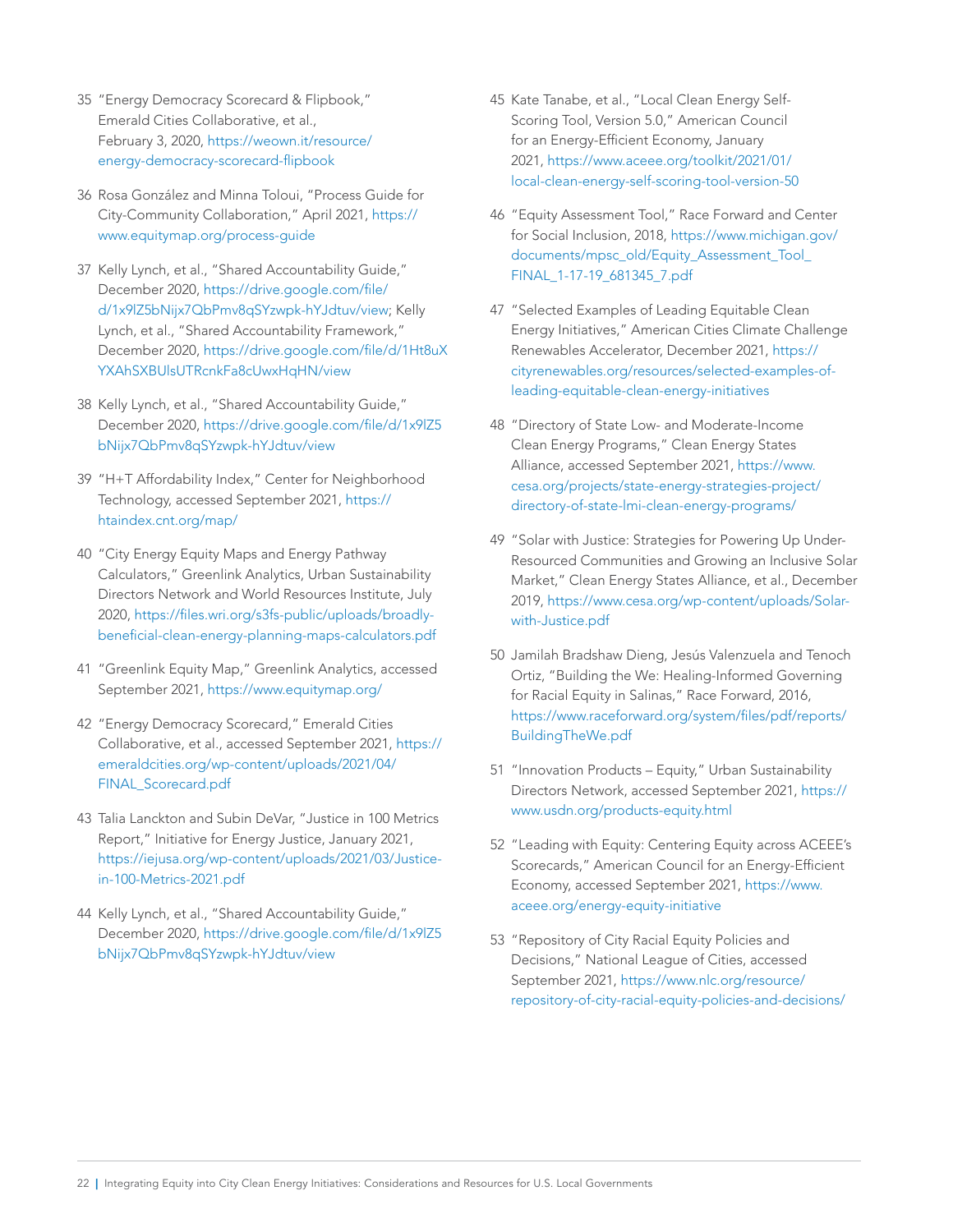- 54 "Tools & Resources," American Cities Climate Challenge Renewables Accelerator, accessed September 2021, [https://cityrenewables.org/](https://cityrenewables.org/tools-resources/) [tools-resources/](https://cityrenewables.org/tools-resources/)
- 55 Maria Gallucci, "Energy Equity: Bringing Solar Power to Low-Income Communities," Yale Environment 360, April 4, 2019, [https://e360.yale.edu/features/energy-equity](https://e360.yale.edu/features/energy-equity-bringing-solar-power-to-low-income-communities)[bringing-solar-power-to-low-income-communities](https://e360.yale.edu/features/energy-equity-bringing-solar-power-to-low-income-communities)
- 56 Emerald Cities Collaborative, accessed September 2021,<https://emeraldcities.org/>
- 57 "Federal Funding Opportunities for Local Decarbonization (FFOLD)," American Cities Climate Challenge Renewables Accelerator, accessed September 2021, [https://cityrenewables.org/](https://cityrenewables.org/resources/federal-funding-opportunities-for-local-decarbonization-ffold/) [resources/federal-funding-opportunities-for-local](https://cityrenewables.org/resources/federal-funding-opportunities-for-local-decarbonization-ffold/)[decarbonization-ffold/](https://cityrenewables.org/resources/federal-funding-opportunities-for-local-decarbonization-ffold/)
- 58 "Environmental Justice," Office of Legacy Management, US Department of Energy, accessed September 2021, <https://www.energy.gov/lm/environmental-justice>
- 59 "What is Climate Justice," B Corp Climate Collective, accessed September 2021, [https://www.](https://www.bcorpclimatecollective.org/climate-justice-bccc) [bcorpclimatecollective.org/climate-justice-bccc](https://www.bcorpclimatecollective.org/climate-justice-bccc)
- 60 "The Rockefeller Foundation Commits USD1 billion to Catalyze a Green Recovery from Pandemic," The Rockefeller Foundation, October 26, 2020, [https://](https://www.rockefellerfoundation.org/news/the-rockefeller-foundation-commits-usd1-billion-to-catalyze-a-green-recovery-from-pandemic/?utm_source) [www.rockefellerfoundation.org/news/the-rockefeller](https://www.rockefellerfoundation.org/news/the-rockefeller-foundation-commits-usd1-billion-to-catalyze-a-green-recovery-from-pandemic/?utm_source)[foundation-commits-usd1-billion-to-catalyze-a-green](https://www.rockefellerfoundation.org/news/the-rockefeller-foundation-commits-usd1-billion-to-catalyze-a-green-recovery-from-pandemic/?utm_source)[recovery-from-pandemic/?utm\\_source](https://www.rockefellerfoundation.org/news/the-rockefeller-foundation-commits-usd1-billion-to-catalyze-a-green-recovery-from-pandemic/?utm_source)